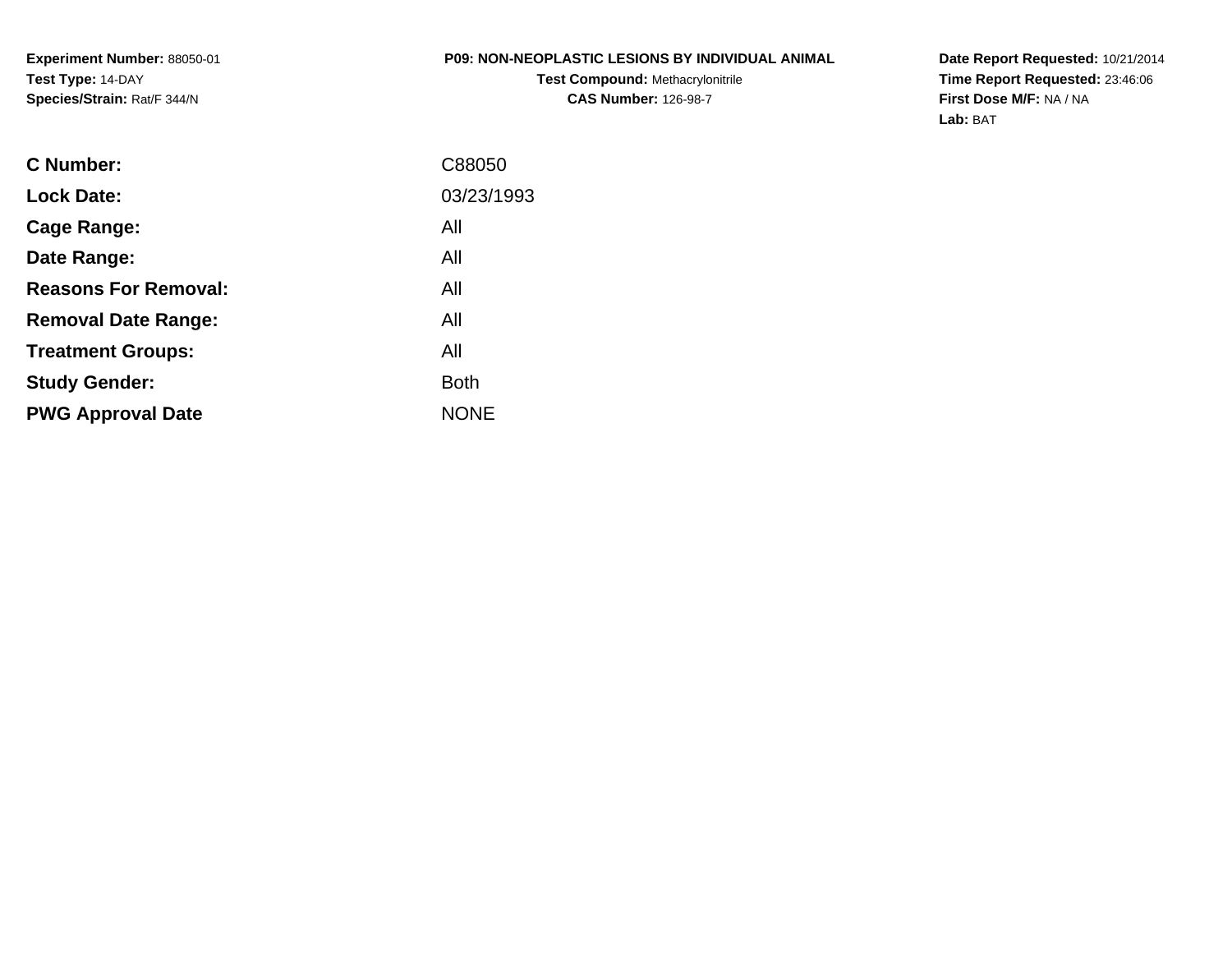**Experiment Number:** 88050-01**Test Type:** 14-DAY**Species/Strain:** Rat/F 344/N

**Test Compound:** Methacrylonitrile**CAS Number:** 126-98-7

**Date Report Requested:** 10/21/2014**Time Report Requested:** 23:46:06**First Dose M/F:** NA / NA**Lab:** BAT

| F 344/N Rat Male                                   | DAY ON TEST      | 0<br>0<br>$\boldsymbol{l}$                         | 0<br>$\boldsymbol{\theta}$<br>1                          | 0<br>0<br>1                                  | 0<br>0<br>1                          | 0<br>0<br>1                              |                       |
|----------------------------------------------------|------------------|----------------------------------------------------|----------------------------------------------------------|----------------------------------------------|--------------------------------------|------------------------------------------|-----------------------|
| $0$ G/L                                            | <b>ANIMAL ID</b> | 5<br>$\overline{0}$<br>$\mathbf{0}$<br>0<br>0<br>1 | 5<br>0<br>$\Omega$<br>$\mathbf 0$<br>0<br>$\overline{2}$ | 5<br>$\pmb{0}$<br>0<br>$\mathbf 0$<br>0<br>3 | 5<br>0<br>0<br>$\mathbf 0$<br>0<br>4 | 5<br>0<br>$\Omega$<br>$\Omega$<br>0<br>5 | <i><b>*TOTALS</b></i> |
| <b>Alimentary System</b>                           |                  |                                                    |                                                          |                                              |                                      |                                          |                       |
| Intestine Small, Duodenum                          |                  | $\ddot{}$                                          | ÷                                                        | ÷                                            | ÷                                    | ÷                                        | 5                     |
| Liver                                              |                  | $+$                                                | $+$                                                      | $+$                                          | $+$                                  | $+$                                      | 5                     |
| Stomach, Forestomach                               |                  | $+$                                                | $+$                                                      | $+$                                          | $+$                                  | $\pm$                                    | 5                     |
| Stomach, Glandular<br><b>Cardiovascular System</b> |                  | $+$                                                | $+$                                                      | $+$                                          | $\ddot{}$                            | $\ddot{}$                                | 5                     |
| <b>NONE</b><br><b>Endocrine System</b>             |                  |                                                    |                                                          |                                              |                                      |                                          |                       |
| <b>Adrenal Cortex</b>                              |                  | $+$                                                |                                                          |                                              | $+$ $+$ $+$                          | $\ddot{}$                                | 5                     |
| Adrenal Medulla                                    |                  | $+$                                                |                                                          | $\ddot{+}$                                   | $+$                                  | $+$                                      | 5                     |
| <b>General Body System</b>                         |                  |                                                    |                                                          |                                              |                                      |                                          |                       |
| <b>NONE</b><br><b>Genital System</b>               |                  |                                                    |                                                          |                                              |                                      |                                          |                       |
| <b>NONE</b><br><b>Hematopoietic System</b>         |                  |                                                    |                                                          |                                              |                                      |                                          |                       |
| Spleen                                             |                  | $+$                                                | $+$ $-$                                                  | $+$                                          | $+$                                  | +                                        | 5                     |
| Thymus                                             |                  | $\ddot{}$                                          | $\ddot{}$                                                | $+$                                          | $\ddot{}$                            | $+$                                      | 5                     |
| <b>Integumentary System</b>                        |                  |                                                    |                                                          |                                              |                                      |                                          |                       |
|                                                    |                  |                                                    |                                                          |                                              |                                      |                                          |                       |

NONE

\* ..Total animals with tissue examined microscopically; Total animals with lesion and mean severity grade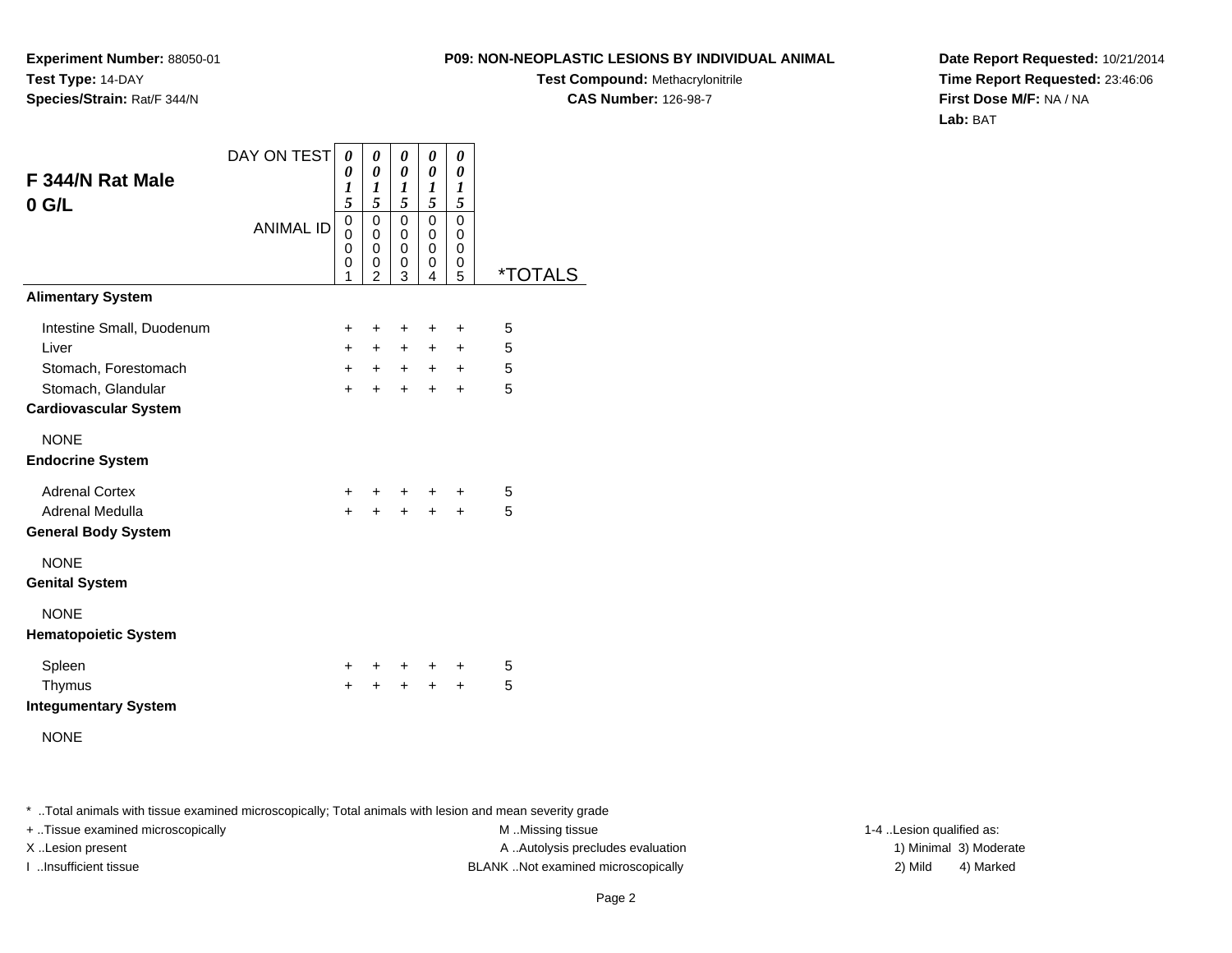**Test Compound:** Methacrylonitrile

**CAS Number:** 126-98-7

**Date Report Requested:** 10/21/2014**Time Report Requested:** 23:46:06**First Dose M/F:** NA / NA**Lab:** BAT

\* ..Total animals with tissue examined microscopically; Total animals with lesion and mean severity grade

X..Lesion present **A ..Autolysis precludes evaluation** A ..Autolysis precludes evaluation 1) Minimal 3) Moderate

I ..Insufficient tissue BLANK ..Not examined microscopically 2) Mild 4) Marked

+ ..Tissue examined microscopically examined microscopically examined as:  $M$  ..Missing tissue 1-4 ..Lesion qualified as:

Kidney $\mathsf y$ 

| 0 G/L                        |                  | 5                                      | 5                                      | 5                                        | 5                                    | 5                |                       |
|------------------------------|------------------|----------------------------------------|----------------------------------------|------------------------------------------|--------------------------------------|------------------|-----------------------|
|                              | <b>ANIMAL ID</b> | $_{\rm 0}^{\rm 0}$<br>0<br>$\mathbf 0$ | $\begin{matrix}0\0\0\end{matrix}$<br>0 | 0<br>$\pmb{0}$<br>$\pmb{0}$<br>$\pmb{0}$ | 0<br>0<br>$\mathbf 0$<br>$\mathbf 0$ | 0<br>0<br>0<br>0 |                       |
|                              |                  | 1                                      | $\overline{2}$                         | 3                                        | 4                                    | 5                | <i><b>*TOTALS</b></i> |
| Musculoskeletal System       |                  |                                        |                                        |                                          |                                      |                  |                       |
| <b>NONE</b>                  |                  |                                        |                                        |                                          |                                      |                  |                       |
| Nervous System               |                  |                                        |                                        |                                          |                                      |                  |                       |
| <b>Brain</b>                 |                  | $\ddot{}$                              | $\ddot{}$                              | $\ddot{}$                                | +                                    | $\ddot{}$        | 5                     |
| Peripheral Nerve             |                  | $\ddot{}$                              | $+$                                    |                                          | $+ + +$                              |                  | 5                     |
| Spinal Cord                  |                  | $\ddot{}$                              | $+$                                    | $\ddot{}$                                | $+$                                  | $+$              | 5                     |
| <b>Respiratory System</b>    |                  |                                        |                                        |                                          |                                      |                  |                       |
| Lung                         |                  | $\ddot{}$                              | $\div$                                 | $\div$                                   |                                      | $\ddot{}$        | 5                     |
| <b>Special Senses System</b> |                  |                                        |                                        |                                          |                                      |                  |                       |
| <b>NONE</b>                  |                  |                                        |                                        |                                          |                                      |                  |                       |
| <b>Urinary System</b>        |                  |                                        |                                        |                                          |                                      |                  |                       |
| Kidney                       |                  | $\ddot{}$                              | $\pm$                                  | +                                        | $\pm$                                | $\ddot{}$        | 5                     |

**Experiment Number:** 88050-01**Test Type:** 14-DAY**Species/Strain:** Rat/F 344/N

**F 344/N Rat Male**

DAY ON TEST *0 0 1*

*0 0 1*

*0 0 1*

*0 0 1*

*0 0 1*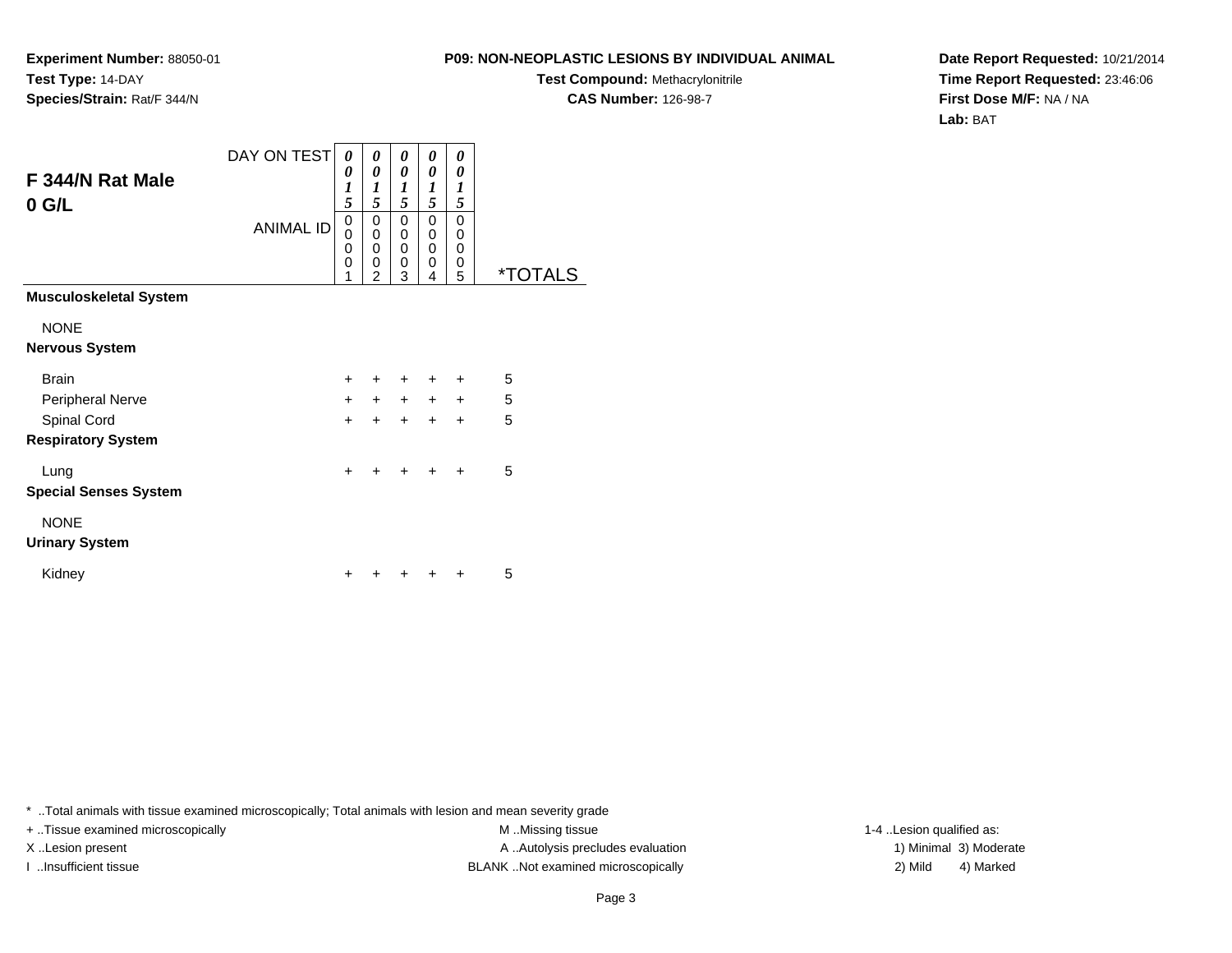# **P09: NON-NEOPLASTIC LESIONS BY INDIVIDUAL ANIMAL**

**Test Compound:** Methacrylonitrile**CAS Number:** 126-98-7

**Date Report Requested:** 10/21/2014**Time Report Requested:** 23:46:06**First Dose M/F:** NA / NA**Lab:** BAT

|                                              | DAY ON TEST      | $\boldsymbol{\theta}$<br>0                               | $\pmb{\theta}$<br>$\boldsymbol{\theta}$                | $\pmb{\theta}$<br>$\pmb{\theta}$        | 0<br>0                          | 0<br>0                           |                       |
|----------------------------------------------|------------------|----------------------------------------------------------|--------------------------------------------------------|-----------------------------------------|---------------------------------|----------------------------------|-----------------------|
| F 344/N Rat Male<br>0.3 G/L                  |                  | $\boldsymbol{l}$<br>$\overline{s}$                       | $\boldsymbol{l}$<br>5                                  | $\boldsymbol{l}$<br>5                   | 1<br>5                          | 1<br>5                           |                       |
|                                              | <b>ANIMAL ID</b> | $\mathbf 0$<br>$\mathbf 0$<br>$\boldsymbol{0}$<br>0<br>6 | $\mathbf 0$<br>$\mathbf 0$<br>0<br>0<br>$\overline{7}$ | $\pmb{0}$<br>$\mathbf 0$<br>0<br>0<br>8 | 0<br>$\mathbf 0$<br>0<br>0<br>9 | 0<br>0<br>0<br>$\mathbf{1}$<br>0 | <i><b>*TOTALS</b></i> |
| <b>Alimentary System</b>                     |                  |                                                          |                                                        |                                         |                                 |                                  |                       |
| <b>NONE</b><br><b>Cardiovascular System</b>  |                  |                                                          |                                                        |                                         |                                 |                                  |                       |
| <b>NONE</b><br><b>Endocrine System</b>       |                  |                                                          |                                                        |                                         |                                 |                                  |                       |
| <b>NONE</b><br><b>General Body System</b>    |                  |                                                          |                                                        |                                         |                                 |                                  |                       |
| <b>NONE</b><br><b>Genital System</b>         |                  |                                                          |                                                        |                                         |                                 |                                  |                       |
| <b>NONE</b><br><b>Hematopoietic System</b>   |                  |                                                          |                                                        |                                         |                                 |                                  |                       |
| Thymus<br><b>Integumentary System</b>        |                  | $\ddot{}$                                                |                                                        |                                         | $+$ $+$ $+$ $+$                 |                                  | 5                     |
| <b>NONE</b><br><b>Musculoskeletal System</b> |                  |                                                          |                                                        |                                         |                                 |                                  |                       |
| <b>NONE</b><br><b>Nervous System</b>         |                  |                                                          |                                                        |                                         |                                 |                                  |                       |
| <b>NONE</b>                                  |                  |                                                          |                                                        |                                         |                                 |                                  |                       |
|                                              |                  |                                                          |                                                        |                                         |                                 |                                  |                       |

\* ..Total animals with tissue examined microscopically; Total animals with lesion and mean severity grade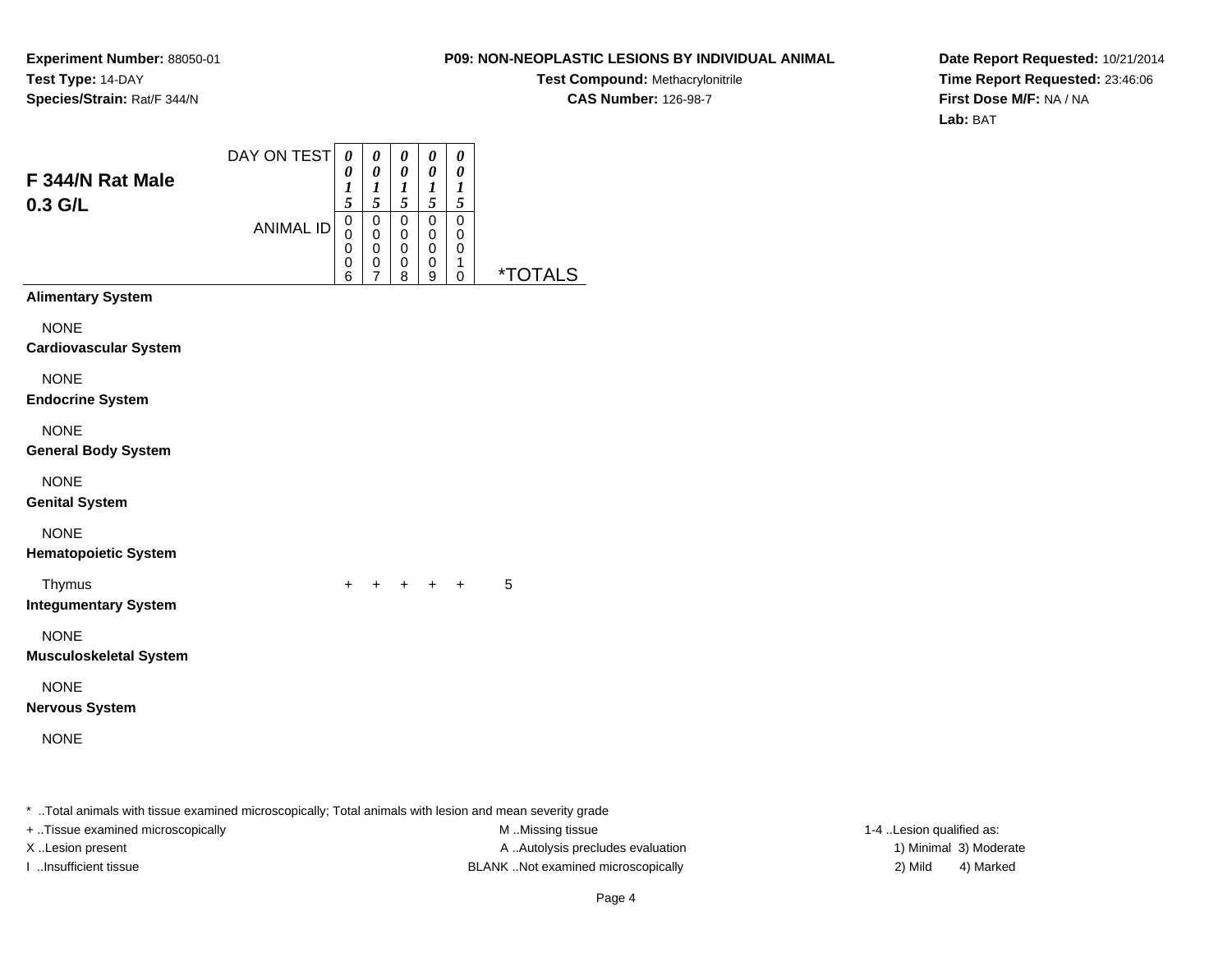# **P09: NON-NEOPLASTIC LESIONS BY INDIVIDUAL ANIMAL**

**Test Compound:** Methacrylonitrile**CAS Number:** 126-98-7

**Date Report Requested:** 10/21/2014**Time Report Requested:** 23:46:06**First Dose M/F:** NA / NA**Lab:** BAT

|                  | DAY ON TEST      | 0 | 0 | 0 | $\boldsymbol{\theta}$ | 0 |  |
|------------------|------------------|---|---|---|-----------------------|---|--|
| F 344/N Rat Male |                  | 0 | 0 | 0 | 0                     | 0 |  |
|                  |                  |   |   |   |                       |   |  |
| $0.3$ G/L        |                  | 5 |   |   |                       |   |  |
|                  |                  | 0 | 0 | 0 | 0                     | 0 |  |
|                  | <b>ANIMAL ID</b> | 0 | 0 | 0 | 0                     | 0 |  |
|                  |                  | 0 | 0 | 0 | 0                     | 0 |  |
|                  |                  | 0 | 0 | 0 | 0                     | л |  |
|                  |                  | 6 |   | 8 | a                     |   |  |
|                  |                  |   |   |   |                       |   |  |

**Respiratory System**

NONE

**Special Senses System**

NONE

#### **Urinary System**

NONE

\* ..Total animals with tissue examined microscopically; Total animals with lesion and mean severity grade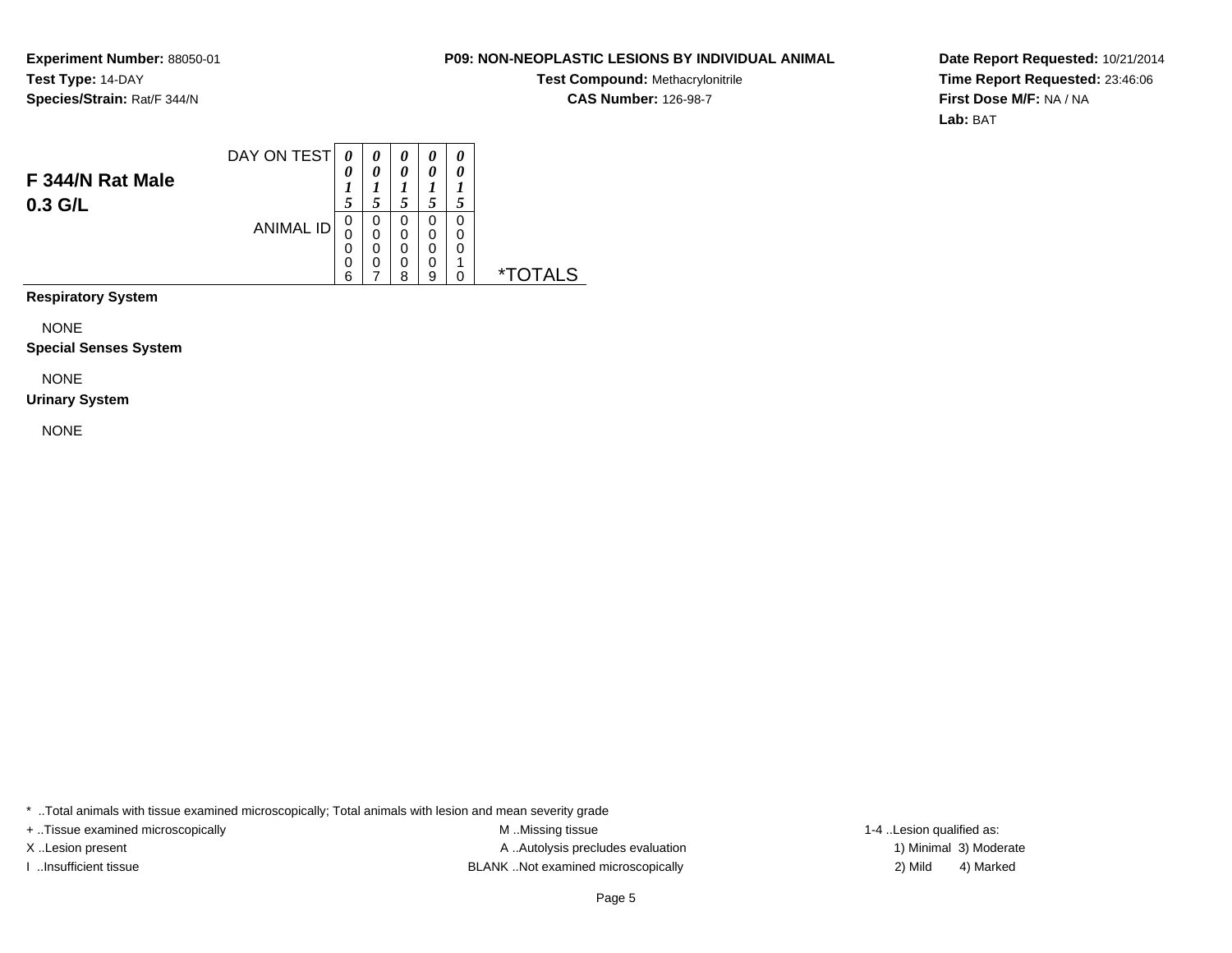# **P09: NON-NEOPLASTIC LESIONS BY INDIVIDUAL ANIMAL**

**Test Compound:** Methacrylonitrile**CAS Number:** 126-98-7

**Date Report Requested:** 10/21/2014**Time Report Requested:** 23:46:06**First Dose M/F:** NA / NA**Lab:** BAT

| F 344/N Rat Male<br>0.6 G/L                  | DAY ON TEST<br><b>ANIMAL ID</b> | $\boldsymbol{\theta}$<br>0<br>$\boldsymbol{l}$<br>5<br>$\overline{0}$<br>0 | 0<br>$\boldsymbol{\theta}$<br>$\boldsymbol{l}$<br>$\sqrt{5}$<br>$\mathsf 0$<br>0 | 0<br>$\boldsymbol{\theta}$<br>$\boldsymbol{l}$<br>$\sqrt{5}$<br>$\mathbf 0$<br>$\mathbf 0$ | 0<br>$\boldsymbol{\theta}$<br>1<br>$5\overline{)}$<br>$\mathbf 0$<br>$\mathbf 0$ | 0<br>$\pmb{\theta}$<br>1<br>$\sqrt{5}$<br>$\mathbf 0$<br>0 |                       |
|----------------------------------------------|---------------------------------|----------------------------------------------------------------------------|----------------------------------------------------------------------------------|--------------------------------------------------------------------------------------------|----------------------------------------------------------------------------------|------------------------------------------------------------|-----------------------|
|                                              |                                 | 0<br>1<br>1                                                                | $\mathbf 0$<br>1<br>$\overline{2}$                                               | $\mathbf 0$<br>1<br>3                                                                      | $\mathbf 0$<br>1<br>4                                                            | 0<br>1<br>5                                                | <i><b>*TOTALS</b></i> |
| <b>Alimentary System</b>                     |                                 |                                                                            |                                                                                  |                                                                                            |                                                                                  |                                                            |                       |
| <b>NONE</b><br><b>Cardiovascular System</b>  |                                 |                                                                            |                                                                                  |                                                                                            |                                                                                  |                                                            |                       |
| <b>NONE</b><br><b>Endocrine System</b>       |                                 |                                                                            |                                                                                  |                                                                                            |                                                                                  |                                                            |                       |
| <b>NONE</b><br><b>General Body System</b>    |                                 |                                                                            |                                                                                  |                                                                                            |                                                                                  |                                                            |                       |
| <b>NONE</b><br><b>Genital System</b>         |                                 |                                                                            |                                                                                  |                                                                                            |                                                                                  |                                                            |                       |
| <b>NONE</b><br><b>Hematopoietic System</b>   |                                 |                                                                            |                                                                                  |                                                                                            |                                                                                  |                                                            |                       |
| Thymus<br><b>Integumentary System</b>        |                                 | $\ddot{}$                                                                  |                                                                                  | + + + +                                                                                    |                                                                                  |                                                            | 5                     |
| <b>NONE</b><br><b>Musculoskeletal System</b> |                                 |                                                                            |                                                                                  |                                                                                            |                                                                                  |                                                            |                       |
| <b>NONE</b><br><b>Nervous System</b>         |                                 |                                                                            |                                                                                  |                                                                                            |                                                                                  |                                                            |                       |
| <b>NONE</b>                                  |                                 |                                                                            |                                                                                  |                                                                                            |                                                                                  |                                                            |                       |

\* ..Total animals with tissue examined microscopically; Total animals with lesion and mean severity grade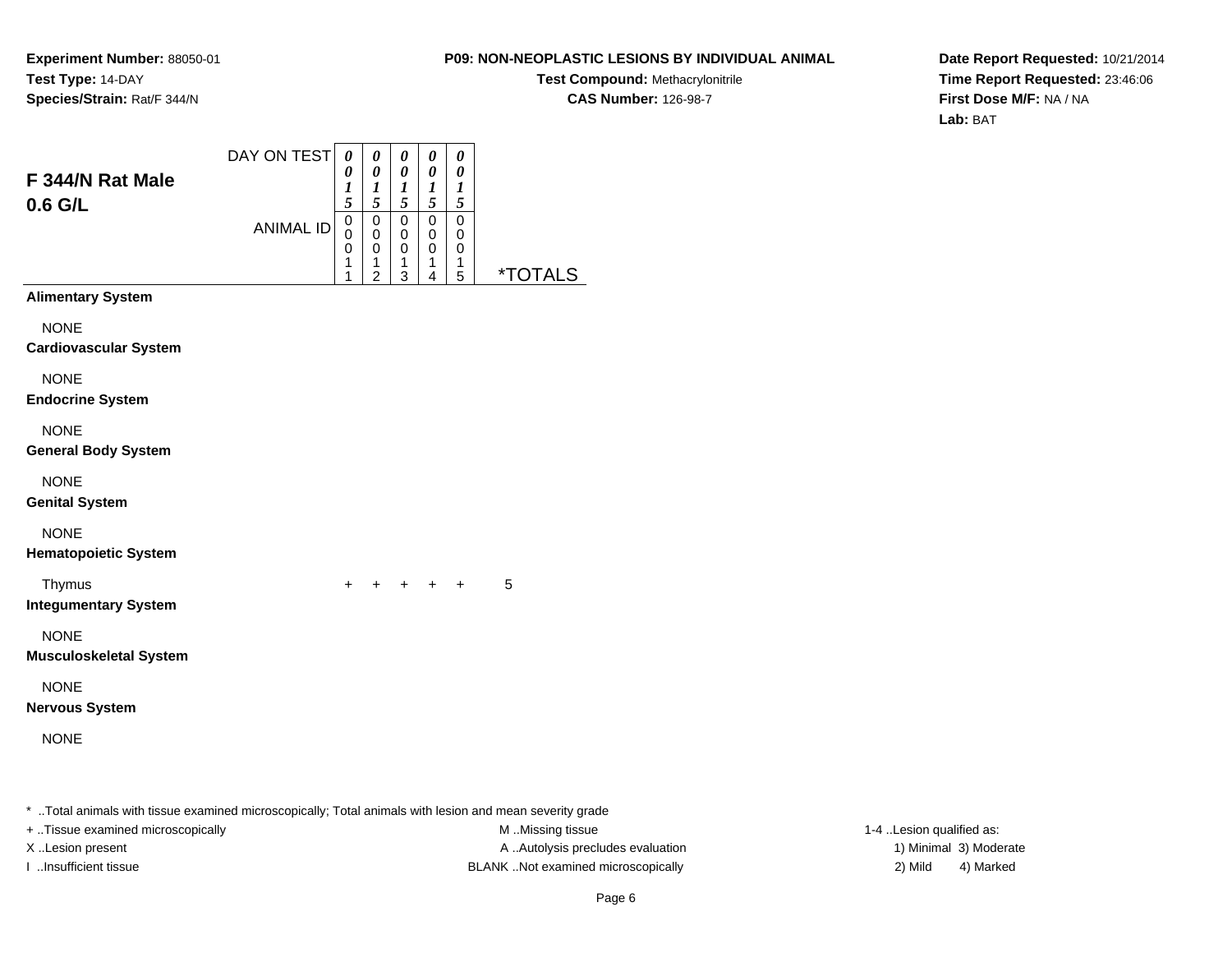# **P09: NON-NEOPLASTIC LESIONS BY INDIVIDUAL ANIMAL**

**Test Compound:** Methacrylonitrile**CAS Number:** 126-98-7

**Date Report Requested:** 10/21/2014**Time Report Requested:** 23:46:06**First Dose M/F:** NA / NA**Lab:** BAT

|                  | DAY ON TEST      | 0 | 0 | 0 | 0 | 0 |   |
|------------------|------------------|---|---|---|---|---|---|
| F 344/N Rat Male |                  | 0 | 0 | 0 | 0 |   |   |
|                  |                  |   |   |   |   |   |   |
| 0.6 G/L          |                  | 5 |   |   |   |   |   |
|                  | <b>ANIMAL ID</b> | 0 | 0 | 0 | 0 | 0 |   |
|                  |                  | 0 | 0 | 0 | 0 | 0 |   |
|                  |                  | 0 | 0 | 0 | 0 | 0 |   |
|                  |                  | 4 |   | л |   |   |   |
|                  |                  |   | ◠ | າ |   | 5 | × |
|                  |                  |   |   |   |   |   |   |

**Respiratory System**

NONE

**Special Senses System**

NONE

#### **Urinary System**

NONE

\* ..Total animals with tissue examined microscopically; Total animals with lesion and mean severity grade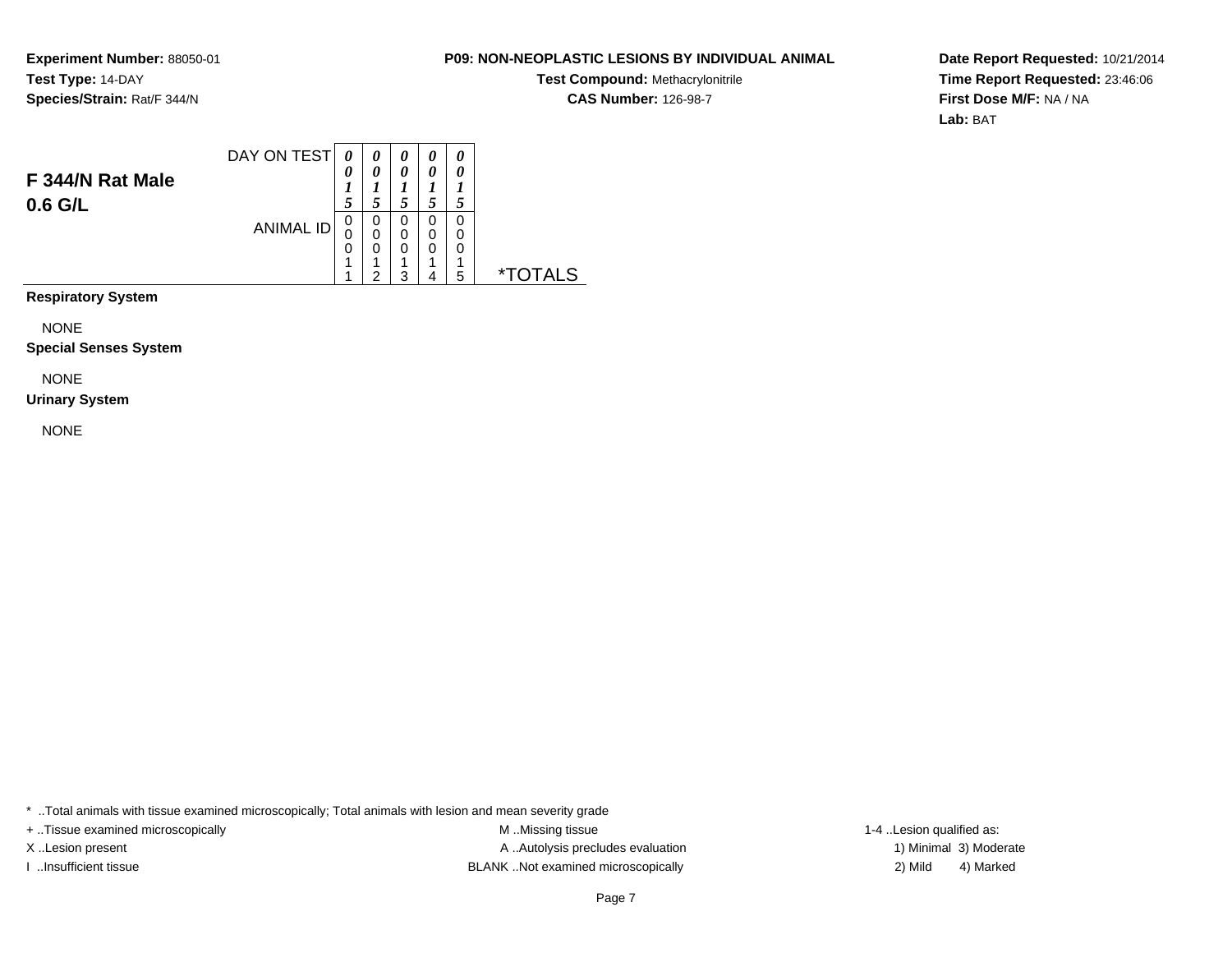# **P09: NON-NEOPLASTIC LESIONS BY INDIVIDUAL ANIMAL**

**Test Compound:** Methacrylonitrile**CAS Number:** 126-98-7

**Date Report Requested:** 10/21/2014**Time Report Requested:** 23:46:06**First Dose M/F:** NA / NA**Lab:** BAT

| F 344/N Rat Male<br>1.2 G/L                  | DAY ON TEST      | $\boldsymbol{\theta}$<br>0<br>1<br>5 | $\pmb{\theta}$<br>$\pmb{\theta}$<br>$\boldsymbol{l}$<br>5  | 0<br>$\boldsymbol{\theta}$<br>$\boldsymbol{l}$<br>5 | 0<br>0<br>$\bm{l}$<br>5       | 0<br>0<br>$\boldsymbol{l}$<br>5            |         |
|----------------------------------------------|------------------|--------------------------------------|------------------------------------------------------------|-----------------------------------------------------|-------------------------------|--------------------------------------------|---------|
|                                              | <b>ANIMAL ID</b> | $\mathbf 0$<br>0<br>0<br>1<br>6      | $\mathsf 0$<br>$\pmb{0}$<br>$\,0\,$<br>1<br>$\overline{7}$ | $\mathbf 0$<br>$\mathbf 0$<br>0<br>1<br>8           | $\pmb{0}$<br>0<br>0<br>1<br>9 | $\pmb{0}$<br>0<br>0<br>$\overline{2}$<br>0 | *TOTALS |
| <b>Alimentary System</b>                     |                  |                                      |                                                            |                                                     |                               |                                            |         |
| <b>NONE</b><br><b>Cardiovascular System</b>  |                  |                                      |                                                            |                                                     |                               |                                            |         |
| <b>NONE</b><br><b>Endocrine System</b>       |                  |                                      |                                                            |                                                     |                               |                                            |         |
| <b>NONE</b><br><b>General Body System</b>    |                  |                                      |                                                            |                                                     |                               |                                            |         |
| <b>NONE</b><br><b>Genital System</b>         |                  |                                      |                                                            |                                                     |                               |                                            |         |
| <b>NONE</b><br><b>Hematopoietic System</b>   |                  |                                      |                                                            |                                                     |                               |                                            |         |
| Thymus<br><b>Integumentary System</b>        |                  | $\ddot{}$                            |                                                            | + + + +                                             |                               |                                            | 5       |
| <b>NONE</b><br><b>Musculoskeletal System</b> |                  |                                      |                                                            |                                                     |                               |                                            |         |
| <b>NONE</b><br><b>Nervous System</b>         |                  |                                      |                                                            |                                                     |                               |                                            |         |
| <b>NONE</b>                                  |                  |                                      |                                                            |                                                     |                               |                                            |         |
|                                              |                  |                                      |                                                            |                                                     |                               |                                            |         |

\* ..Total animals with tissue examined microscopically; Total animals with lesion and mean severity grade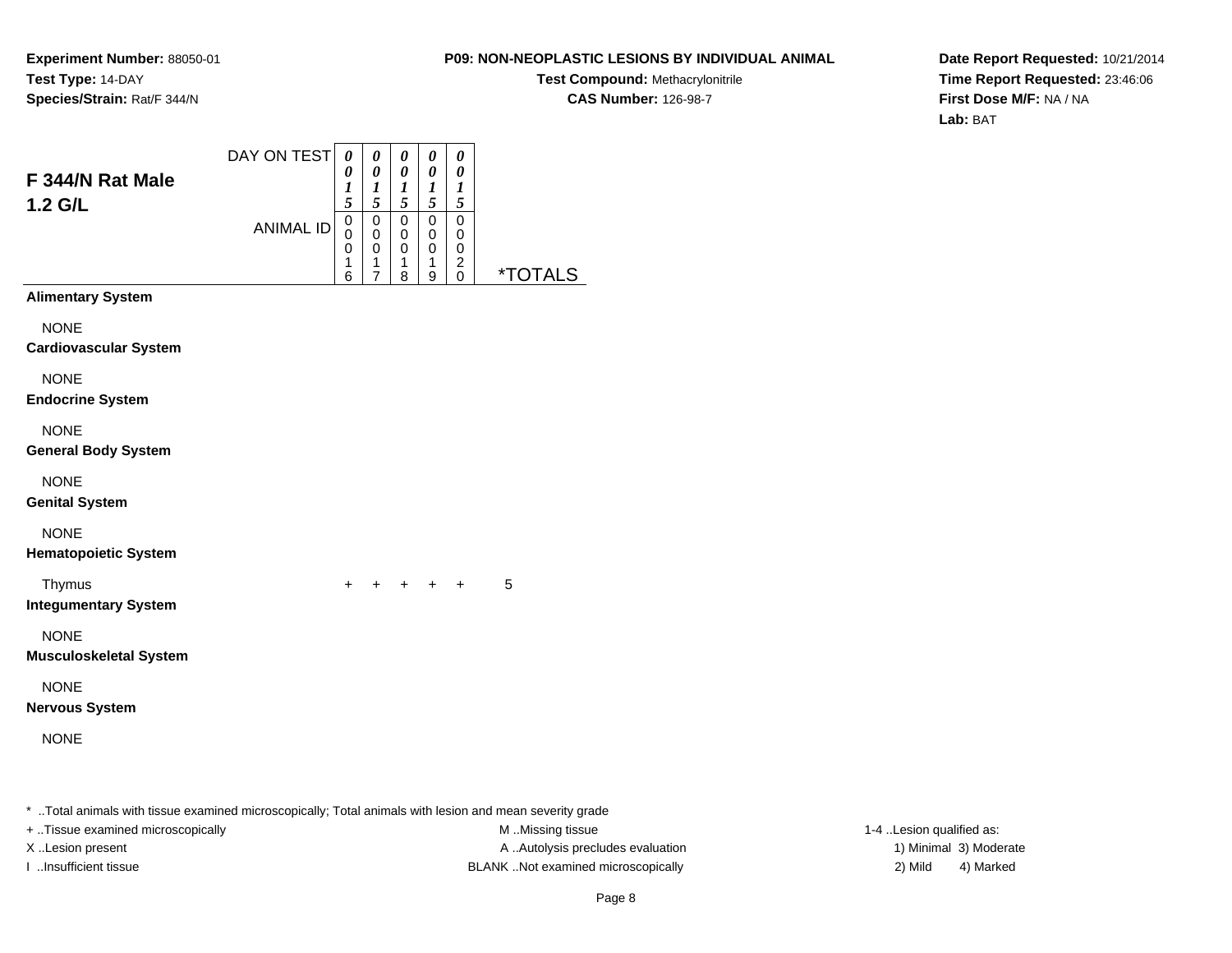# **P09: NON-NEOPLASTIC LESIONS BY INDIVIDUAL ANIMAL**

**Test Compound:** Methacrylonitrile**CAS Number:** 126-98-7

**Date Report Requested:** 10/21/2014**Time Report Requested:** 23:46:06**First Dose M/F:** NA / NA**Lab:** BAT

|                  | DAY ON TEST      | 0 | 0 | 0 | 0 | 0 |   |
|------------------|------------------|---|---|---|---|---|---|
| F 344/N Rat Male |                  | 0 | 0 | 0 | 0 | 0 |   |
|                  |                  | 1 |   |   |   |   |   |
| 1.2 G/L          |                  | 5 | 5 |   |   |   |   |
|                  | <b>ANIMAL ID</b> | 0 | 0 | 0 | 0 | 0 |   |
|                  |                  | 0 | 0 | 0 | 0 | 0 |   |
|                  |                  | 0 | 0 | 0 | 0 | 0 |   |
|                  |                  | ◢ |   | л | л | ົ |   |
|                  |                  | 6 | ⇁ | я | a | 0 | × |
|                  |                  |   |   |   |   |   |   |

**Respiratory System**

NONE

**Special Senses System**

NONE

#### **Urinary System**

NONE

\* ..Total animals with tissue examined microscopically; Total animals with lesion and mean severity grade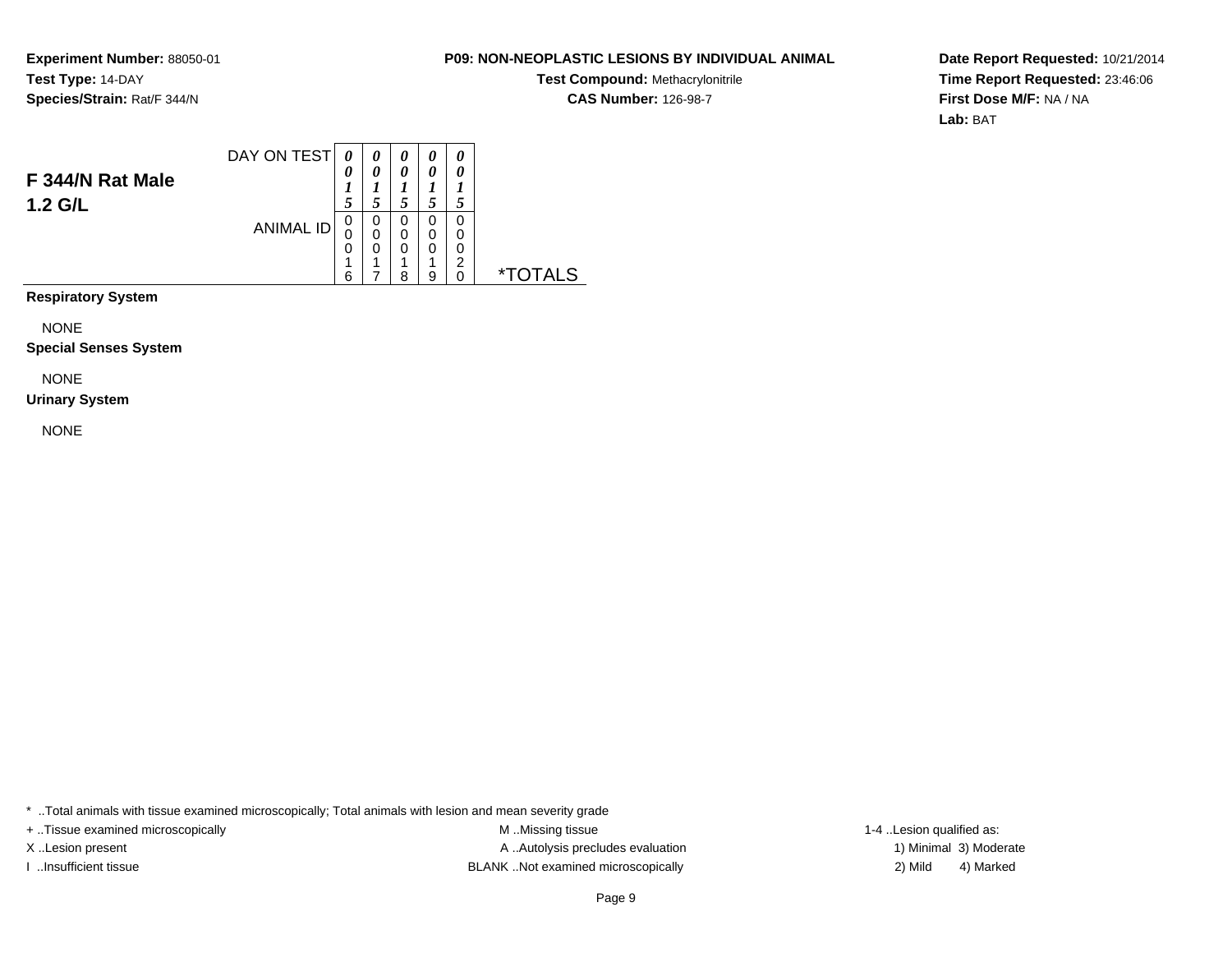# **P09: NON-NEOPLASTIC LESIONS BY INDIVIDUAL ANIMAL**

**Test Compound:** Methacrylonitrile**CAS Number:** 126-98-7

**Date Report Requested:** 10/21/2014**Time Report Requested:** 23:46:06**First Dose M/F:** NA / NA**Lab:** BAT

| F 344/N Rat Male<br>2.4 G/L                  | DAY ON TEST      | $\boldsymbol{\theta}$<br>$\boldsymbol{\theta}$<br>$\boldsymbol{l}$<br>5                   | 0<br>$\boldsymbol{\theta}$<br>$\boldsymbol{l}$<br>$\sqrt{5}$ | 0<br>$\boldsymbol{\theta}$<br>$\boldsymbol{l}$<br>$\sqrt{5}$ | 0<br>$\pmb{\theta}$<br>$\bm{l}$<br>5                              | $\pmb{\theta}$<br>$\pmb{\theta}$<br>1<br>5 |                       |
|----------------------------------------------|------------------|-------------------------------------------------------------------------------------------|--------------------------------------------------------------|--------------------------------------------------------------|-------------------------------------------------------------------|--------------------------------------------|-----------------------|
|                                              | <b>ANIMAL ID</b> | $\overline{0}$<br>$\mathsf 0$<br>$\mathbf 0$<br>$\overline{\mathbf{c}}$<br>$\overline{1}$ | $\mathbf 0$<br>$\pmb{0}$<br>$\pmb{0}$<br>$\frac{2}{2}$       | $\mathbf 0$<br>$\mathbf 0$<br>$\pmb{0}$<br>$\frac{2}{3}$     | $\mathbf 0$<br>0<br>$\pmb{0}$<br>$\overline{c}$<br>$\overline{4}$ | $\mathbf 0$<br>0<br>0<br>$\frac{2}{5}$     | <i><b>*TOTALS</b></i> |
| <b>Alimentary System</b>                     |                  |                                                                                           |                                                              |                                                              |                                                                   |                                            |                       |
| <b>NONE</b><br><b>Cardiovascular System</b>  |                  |                                                                                           |                                                              |                                                              |                                                                   |                                            |                       |
| <b>NONE</b><br><b>Endocrine System</b>       |                  |                                                                                           |                                                              |                                                              |                                                                   |                                            |                       |
| <b>NONE</b><br><b>General Body System</b>    |                  |                                                                                           |                                                              |                                                              |                                                                   |                                            |                       |
| <b>NONE</b><br><b>Genital System</b>         |                  |                                                                                           |                                                              |                                                              |                                                                   |                                            |                       |
| <b>NONE</b><br><b>Hematopoietic System</b>   |                  |                                                                                           |                                                              |                                                              |                                                                   |                                            |                       |
| Thymus<br><b>Integumentary System</b>        |                  | +                                                                                         | $\pm$                                                        | + + +                                                        |                                                                   |                                            | 5                     |
| <b>NONE</b><br><b>Musculoskeletal System</b> |                  |                                                                                           |                                                              |                                                              |                                                                   |                                            |                       |
| <b>NONE</b><br><b>Nervous System</b>         |                  |                                                                                           |                                                              |                                                              |                                                                   |                                            |                       |
| <b>NONE</b>                                  |                  |                                                                                           |                                                              |                                                              |                                                                   |                                            |                       |
|                                              |                  |                                                                                           |                                                              |                                                              |                                                                   |                                            |                       |

\* ..Total animals with tissue examined microscopically; Total animals with lesion and mean severity grade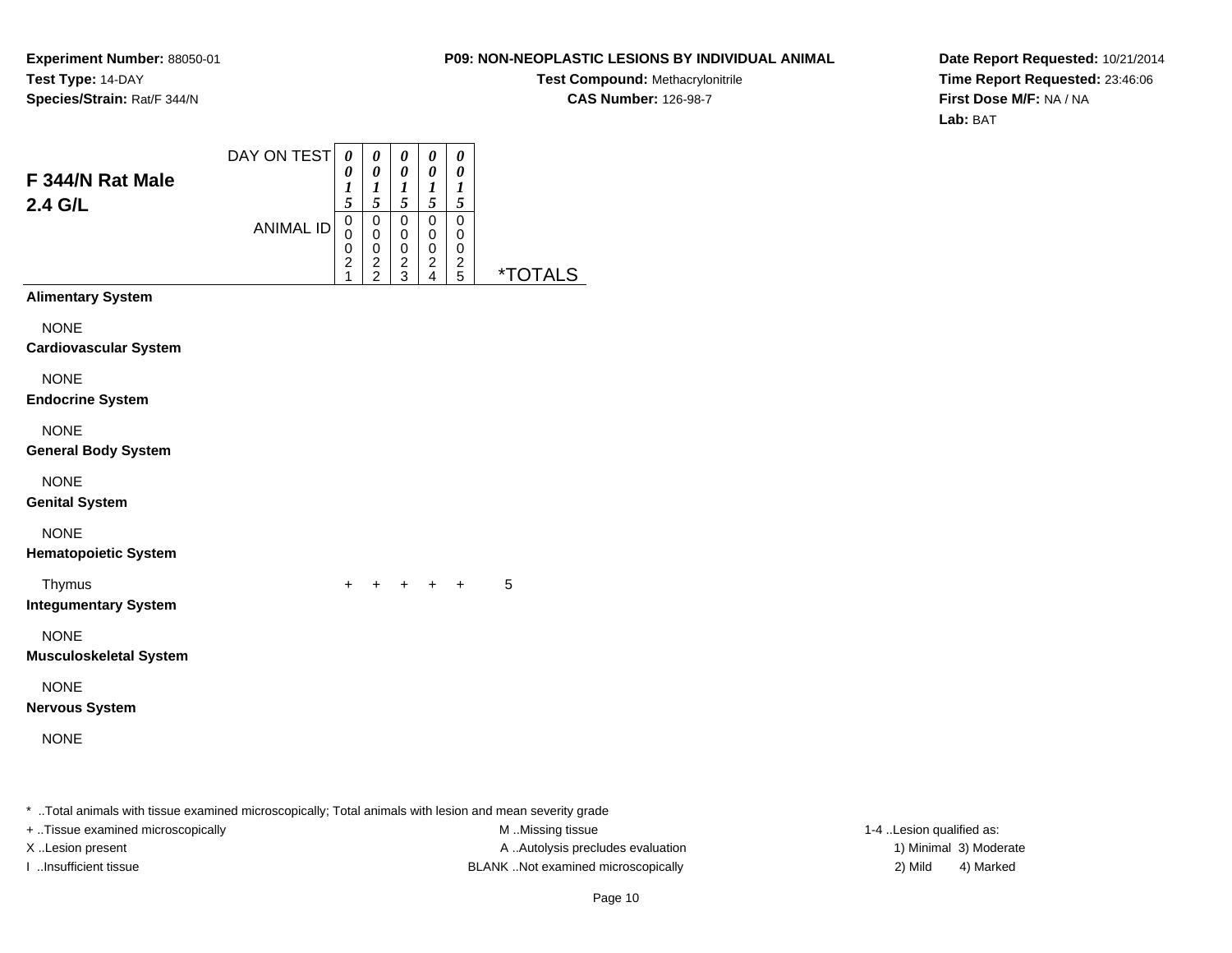# **P09: NON-NEOPLASTIC LESIONS BY INDIVIDUAL ANIMAL**

**Test Compound:** Methacrylonitrile**CAS Number:** 126-98-7

**Date Report Requested:** 10/21/2014**Time Report Requested:** 23:46:06**First Dose M/F:** NA / NA**Lab:** BAT

|                  | DAY ON TEST      | 0              | 0 | 0 | 0 | 0 |  |
|------------------|------------------|----------------|---|---|---|---|--|
|                  |                  | 0              | 0 | 0 | 0 | 0 |  |
| F 344/N Rat Male |                  |                |   |   |   |   |  |
| 2.4 G/L          |                  | 5              |   |   |   |   |  |
|                  | <b>ANIMAL ID</b> | 0              | 0 | 0 | 0 | 0 |  |
|                  |                  | 0              | 0 | 0 | 0 | 0 |  |
|                  |                  | 0              | 0 | 0 | 0 | 0 |  |
|                  |                  | $\overline{2}$ | 2 | 2 | 2 | າ |  |
|                  |                  |                | C | າ |   | 5 |  |
|                  |                  |                |   |   |   |   |  |

**Respiratory System**

NONE

**Special Senses System**

NONE

#### **Urinary System**

NONE

\* ..Total animals with tissue examined microscopically; Total animals with lesion and mean severity grade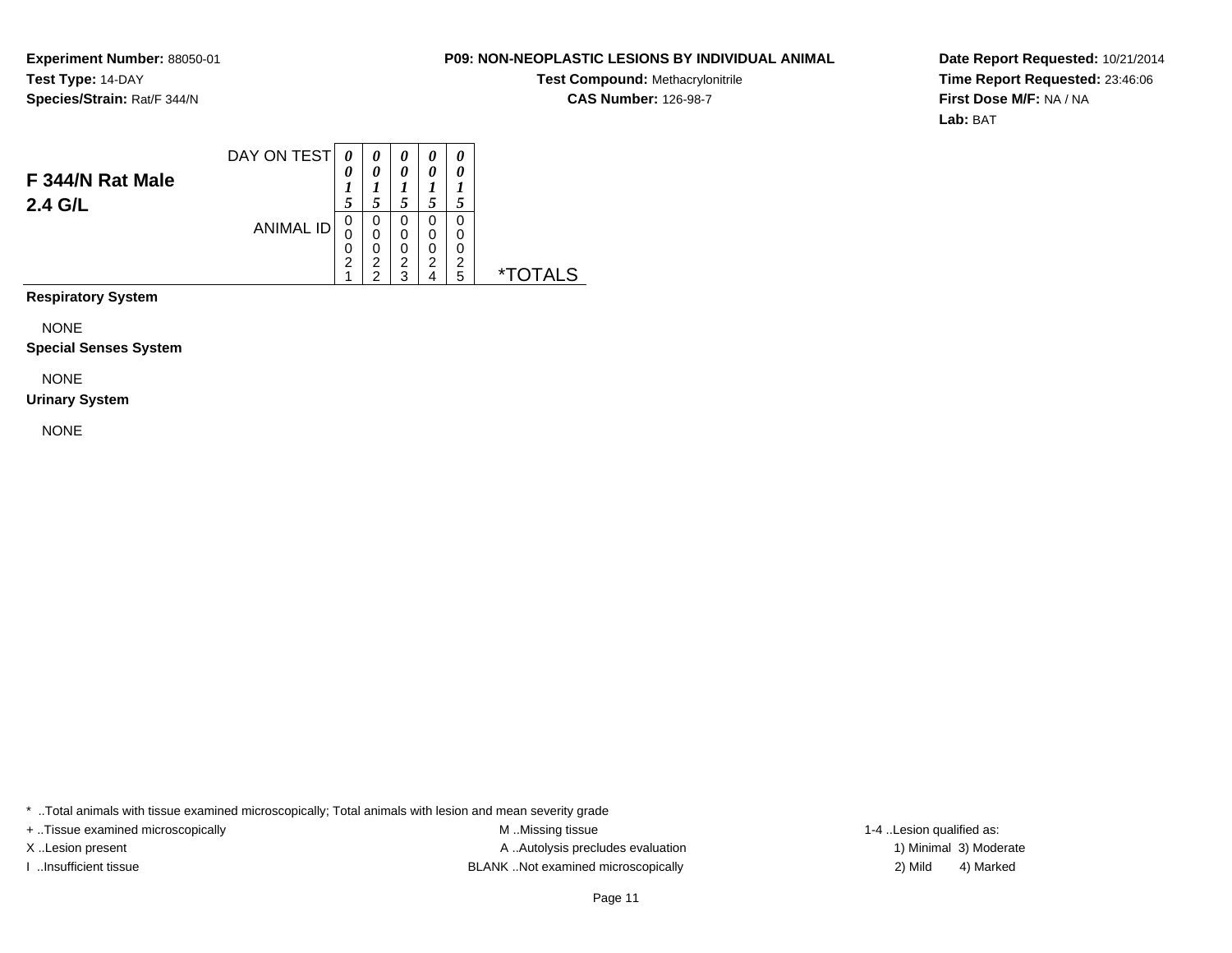**Experiment Number:** 88050-01**Test Type:** 14-DAY**Species/Strain:** Rat/F 344/N

**Test Compound:** Methacrylonitrile**CAS Number:** 126-98-7

**Date Report Requested:** 10/21/2014**Time Report Requested:** 23:46:06**First Dose M/F:** NA / NA**Lab:** BAT

| F 344/N Rat Male<br>4.8 G/L                          | DAY ON TEST<br><b>ANIMAL ID</b> | $\boldsymbol{\theta}$<br>0<br>1<br>5<br>$\mathbf 0$<br>0<br>$\mathbf 0$<br>$\overline{2}$<br>6 | 0<br>0<br>1<br>5<br>$\mathbf 0$<br>0<br>0<br>$\frac{2}{7}$ | 0<br>0<br>$\boldsymbol{l}$<br>5<br>$\mathbf 0$<br>0<br>$\pmb{0}$<br>$\overline{c}$<br>8 | 0<br>0<br>1<br>5<br>0<br>0<br>0<br>$\overline{c}$<br>9 | 0<br>0<br>1<br>5<br>$\mathbf 0$<br>0<br>0<br>3<br>$\mathbf{0}$ | <i><b>*TOTALS</b></i> |   |     |
|------------------------------------------------------|---------------------------------|------------------------------------------------------------------------------------------------|------------------------------------------------------------|-----------------------------------------------------------------------------------------|--------------------------------------------------------|----------------------------------------------------------------|-----------------------|---|-----|
| <b>Alimentary System</b>                             |                                 |                                                                                                |                                                            |                                                                                         |                                                        |                                                                |                       |   |     |
| Intestine Small, Duodenum                            |                                 | $\ddot{}$                                                                                      | +                                                          | +                                                                                       | +                                                      | $\ddot{}$                                                      | 5                     |   |     |
| Liver                                                |                                 | $+$                                                                                            | $+$                                                        | $+$                                                                                     | $+$                                                    | $\ddot{}$                                                      | 5                     |   |     |
| Stomach, Forestomach                                 |                                 | $+$                                                                                            | $+$                                                        | $+$                                                                                     | $+$                                                    | $+$                                                            | 5                     |   |     |
| Stomach, Glandular<br><b>Cardiovascular System</b>   |                                 | $+$                                                                                            | $+$                                                        | $\ddot{}$                                                                               | $+$                                                    | $\ddot{}$                                                      | 5                     |   |     |
| <b>NONE</b><br><b>Endocrine System</b>               |                                 |                                                                                                |                                                            |                                                                                         |                                                        |                                                                |                       |   |     |
| <b>Adrenal Cortex</b>                                |                                 | $+$                                                                                            |                                                            | $\ddot{}$                                                                               | $\ddot{}$                                              | +                                                              | 5                     |   |     |
| <b>Adrenal Medulla</b><br><b>General Body System</b> |                                 | $+$                                                                                            | $+$                                                        | $+$                                                                                     | $+$                                                    | $+$                                                            | 5                     |   |     |
| <b>NONE</b><br><b>Genital System</b>                 |                                 |                                                                                                |                                                            |                                                                                         |                                                        |                                                                |                       |   |     |
| <b>NONE</b><br><b>Hematopoietic System</b>           |                                 |                                                                                                |                                                            |                                                                                         |                                                        |                                                                |                       |   |     |
| Spleen                                               |                                 | $\ddot{}$                                                                                      | ÷                                                          | ÷                                                                                       | +                                                      | ÷                                                              | 5                     |   |     |
| Thymus                                               |                                 | $\ddot{}$                                                                                      | $+$                                                        | $+$                                                                                     | $\ddot{}$                                              | $+$                                                            | 5                     |   |     |
| Atrophy                                              |                                 | 3                                                                                              | 3                                                          | 3                                                                                       | 3                                                      | $\overline{2}$                                                 |                       | 5 | 2.8 |
| <b>Integumentary System</b>                          |                                 |                                                                                                |                                                            |                                                                                         |                                                        |                                                                |                       |   |     |

\* ..Total animals with tissue examined microscopically; Total animals with lesion and mean severity grade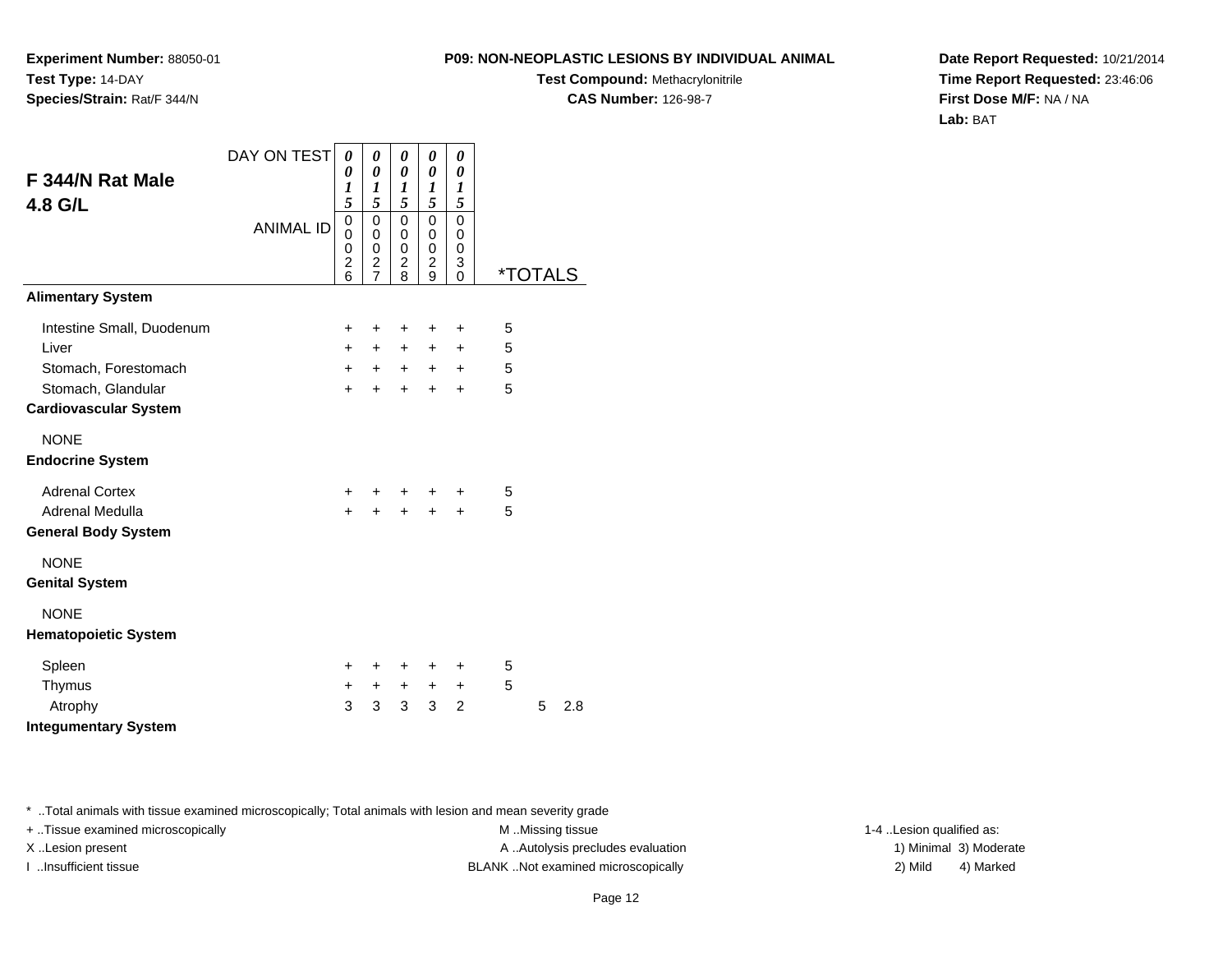# **P09: NON-NEOPLASTIC LESIONS BY INDIVIDUAL ANIMAL**

**Test Compound:** Methacrylonitrile**CAS Number:** 126-98-7

**Date Report Requested:** 10/21/2014**Time Report Requested:** 23:46:07**First Dose M/F:** NA / NA**Lab:** BAT

| F 344/N Rat Male<br>4.8 G/L   | DAY ON TEST<br><b>ANIMAL ID</b> | 0<br>0<br>$\boldsymbol{l}$<br>5<br>$\pmb{0}$<br>$\bar{0}$<br>$\frac{0}{2}$<br>6 | 0<br>0<br>$\boldsymbol{l}$<br>5<br>$\mathsf 0$<br>$\mathsf 0$<br>$\pmb{0}$<br>$\overline{2}$<br>$\overline{7}$ | 0<br>0<br>1<br>5<br>$\pmb{0}$<br>0<br>$\begin{smallmatrix} 0\\2 \end{smallmatrix}$<br>8 | 0<br>0<br>$\boldsymbol{l}$<br>5<br>$\mathbf 0$<br>0<br>0<br>$\overline{2}$<br>9 | 0<br>0<br>1<br>5<br>0<br>$\mathbf 0$<br>$\mathbf 0$<br>3<br>$\overline{0}$ | <i><b>*TOTALS</b></i> |
|-------------------------------|---------------------------------|---------------------------------------------------------------------------------|----------------------------------------------------------------------------------------------------------------|-----------------------------------------------------------------------------------------|---------------------------------------------------------------------------------|----------------------------------------------------------------------------|-----------------------|
| <b>NONE</b>                   |                                 |                                                                                 |                                                                                                                |                                                                                         |                                                                                 |                                                                            |                       |
| <b>Musculoskeletal System</b> |                                 |                                                                                 |                                                                                                                |                                                                                         |                                                                                 |                                                                            |                       |
| <b>NONE</b>                   |                                 |                                                                                 |                                                                                                                |                                                                                         |                                                                                 |                                                                            |                       |
| <b>Nervous System</b>         |                                 |                                                                                 |                                                                                                                |                                                                                         |                                                                                 |                                                                            |                       |
| <b>Brain</b>                  |                                 | $\ddot{}$                                                                       | $\ddot{}$                                                                                                      | +                                                                                       | $\ddot{}$                                                                       | $\ddot{}$                                                                  | 5                     |
| Peripheral Nerve              |                                 | $\ddot{}$                                                                       | $+$                                                                                                            | $+$                                                                                     | $+$                                                                             | $+$                                                                        | 5                     |
| Spinal Cord                   |                                 | $+$                                                                             | $+$                                                                                                            | $+$                                                                                     | $+$                                                                             | $\ddot{}$                                                                  | 5                     |
| <b>Respiratory System</b>     |                                 |                                                                                 |                                                                                                                |                                                                                         |                                                                                 |                                                                            |                       |
| Lung                          |                                 | $\ddot{}$                                                                       | +                                                                                                              | +                                                                                       | ÷                                                                               | $\ddot{}$                                                                  | 5                     |
| <b>Special Senses System</b>  |                                 |                                                                                 |                                                                                                                |                                                                                         |                                                                                 |                                                                            |                       |
| <b>NONE</b>                   |                                 |                                                                                 |                                                                                                                |                                                                                         |                                                                                 |                                                                            |                       |
| <b>Urinary System</b>         |                                 |                                                                                 |                                                                                                                |                                                                                         |                                                                                 |                                                                            |                       |
| Kidney                        |                                 | +                                                                               |                                                                                                                |                                                                                         | ٠                                                                               | $\ddot{}$                                                                  | 5                     |
|                               |                                 |                                                                                 |                                                                                                                |                                                                                         |                                                                                 |                                                                            | ***END OF MA          |

\*\*\*END OF MALE DATA\*\*\*

\* ..Total animals with tissue examined microscopically; Total animals with lesion and mean severity grade

+ ..Tissue examined microscopically M ...Missing tissue 1-4 ...

X..Lesion present **A ..Autolysis precludes evaluation** A ..Autolysis precludes evaluation 1) Minimal 3) Moderate I ..Insufficient tissue BLANK ..Not examined microscopically 2) Mild 4) Marked

1-4 ..Lesion qualified as: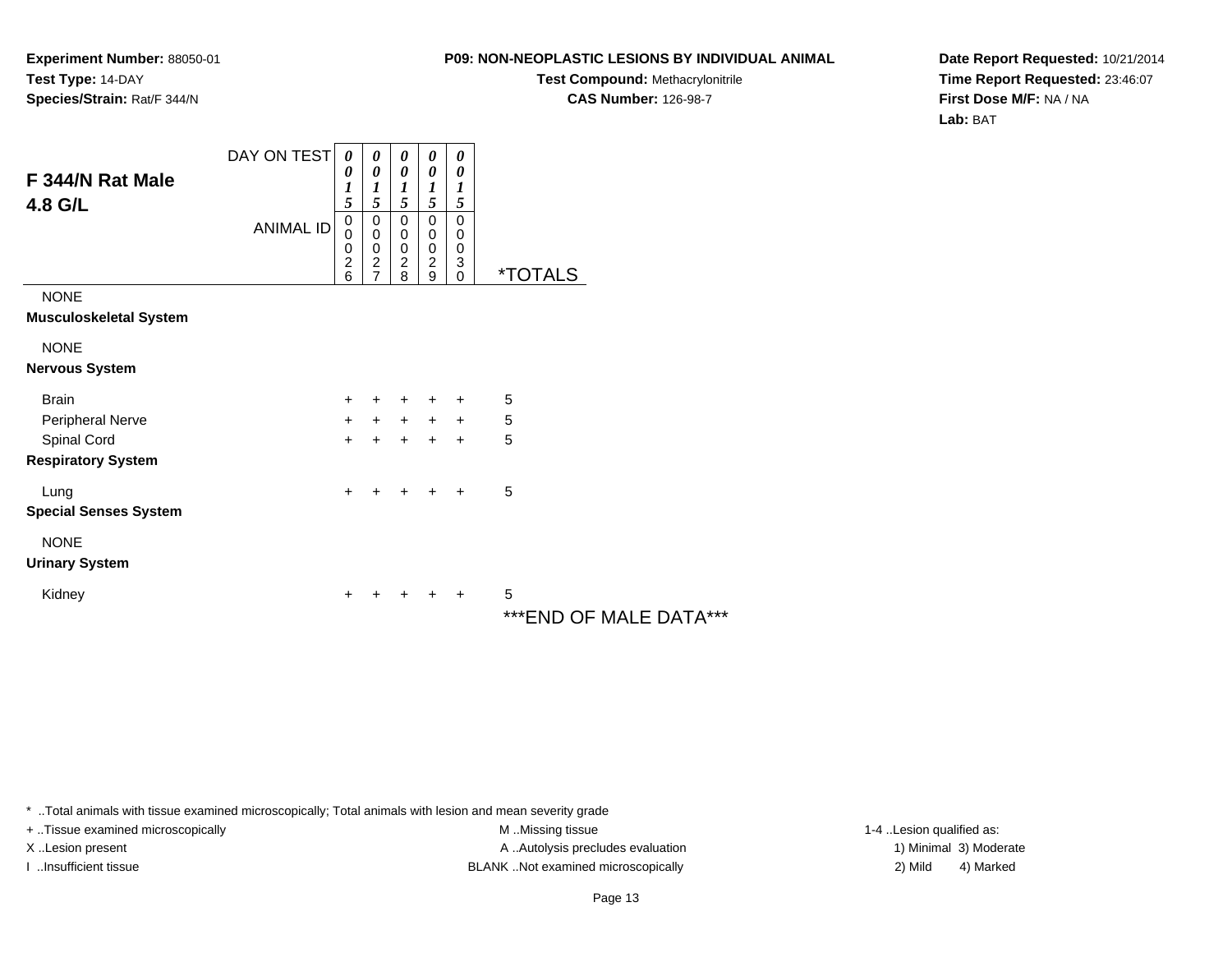**Experiment Number:** 88050-01**Test Type:** 14-DAY**Species/Strain:** Rat/F 344/N

**Test Compound:** Methacrylonitrile**CAS Number:** 126-98-7

**Date Report Requested:** 10/21/2014**Time Report Requested:** 23:46:07**First Dose M/F:** NA / NA**Lab:** BAT

| F 344/N Rat Female<br>$0$ G/L                      | DAY ON TEST<br><b>ANIMAL ID</b> | 0<br>0<br>1<br>5<br>0      | 0<br>$\pmb{\theta}$<br>1<br>5<br>$\mathsf 0$ | 0<br>$\boldsymbol{\theta}$<br>$\boldsymbol{l}$<br>5<br>0 | 0<br>$\boldsymbol{\theta}$<br>$\boldsymbol{l}$<br>5<br>$\mathbf 0$ | 0<br>0<br>1<br>5<br>$\mathbf 0$ |                       |
|----------------------------------------------------|---------------------------------|----------------------------|----------------------------------------------|----------------------------------------------------------|--------------------------------------------------------------------|---------------------------------|-----------------------|
|                                                    |                                 | 0<br>$\mathsf 0$<br>3<br>1 | $\mathbf 0$<br>0<br>3<br>$\mathcal{P}$       | $\mathbf 0$<br>0<br>3<br>3                               | 0<br>$\mathbf 0$<br>3<br>$\overline{\mathbf{4}}$                   | 0<br>0<br>3<br>5                | <i><b>*TOTALS</b></i> |
| <b>Alimentary System</b>                           |                                 |                            |                                              |                                                          |                                                                    |                                 |                       |
| Intestine Small, Duodenum                          |                                 | +                          | +                                            | +                                                        | +                                                                  | ÷                               | 5                     |
| Liver                                              |                                 | $\ddot{}$                  | $\ddot{}$                                    | $+$                                                      | $+$                                                                | $\ddot{}$                       | 5                     |
| Stomach, Forestomach                               |                                 | $+$                        | $+$                                          | $+$                                                      |                                                                    | $+$ $+$                         | 5                     |
| Stomach, Glandular<br><b>Cardiovascular System</b> |                                 | $+$                        | $\ddot{}$                                    | $+$                                                      | $\ddot{}$                                                          | $\ddot{}$                       | 5                     |
| <b>NONE</b><br><b>Endocrine System</b>             |                                 |                            |                                              |                                                          |                                                                    |                                 |                       |
| <b>Adrenal Cortex</b>                              |                                 | $^+$                       |                                              | +                                                        |                                                                    | $\ddot{}$                       | 5                     |
| Adrenal Medulla<br><b>General Body System</b>      |                                 | $+$                        | $\ddot{+}$                                   | $+$                                                      | $+$                                                                | $\ddot{}$                       | 5                     |
| <b>NONE</b><br><b>Genital System</b>               |                                 |                            |                                              |                                                          |                                                                    |                                 |                       |
| <b>NONE</b><br><b>Hematopoietic System</b>         |                                 |                            |                                              |                                                          |                                                                    |                                 |                       |
| Spleen                                             |                                 | +                          | ٠                                            | ٠                                                        | +                                                                  | ٠                               | 5                     |
| Thymus<br><b>Integumentary System</b>              |                                 | $\ddot{}$                  |                                              | $\ddot{}$                                                | $\ddot{}$                                                          | $\ddot{}$                       | 5                     |
| <b>NONE</b>                                        |                                 |                            |                                              |                                                          |                                                                    |                                 |                       |

\* ..Total animals with tissue examined microscopically; Total animals with lesion and mean severity grade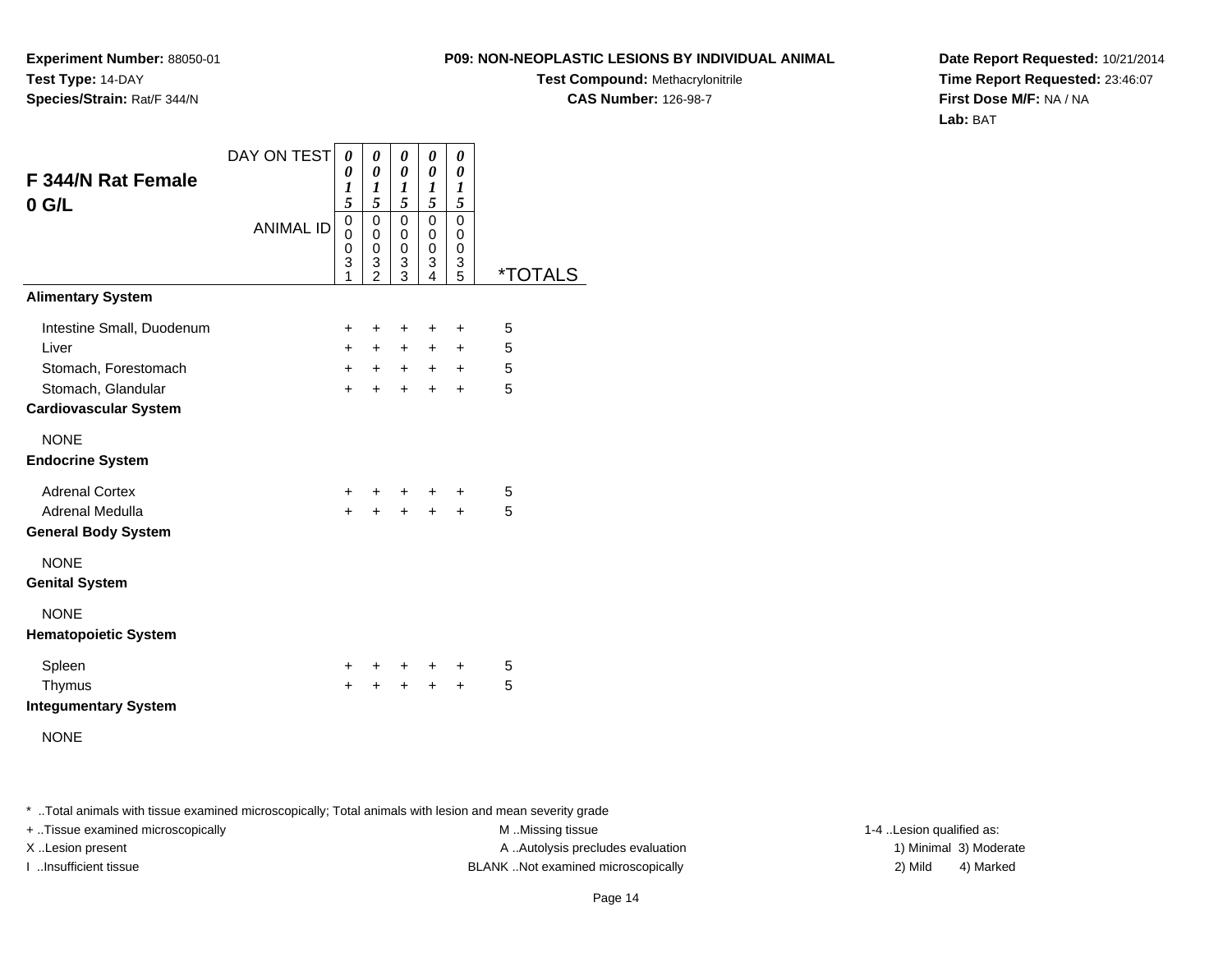**Experiment Number:** 88050-01**Test Type:** 14-DAY**Species/Strain:** Rat/F 344/N

**Test Compound:** Methacrylonitrile**CAS Number:** 126-98-7

**Date Report Requested:** 10/21/2014**Time Report Requested:** 23:46:07**First Dose M/F:** NA / NA**Lab:** BAT

| F 344/N Rat Female<br>$0$ G/L | DAY ON TEST<br><b>ANIMAL ID</b> | 0<br>0<br>1<br>5<br>0<br>0<br>0<br>3<br>1 | 0<br>0<br>1<br>5<br>0<br>0<br>0<br>3<br>$\mathfrak{p}$ | 0<br>0<br>$\boldsymbol{l}$<br>5<br>$\mathbf 0$<br>0<br>0<br>3<br>3 | 0<br>$\boldsymbol{\theta}$<br>$\boldsymbol{l}$<br>5<br>$\mathbf 0$<br>$\mathbf 0$<br>$\mathbf 0$<br>3<br>4 | 0<br>0<br>1<br>5<br>0<br>0<br>0<br>3<br>5 | <i><b>*TOTALS</b></i> |
|-------------------------------|---------------------------------|-------------------------------------------|--------------------------------------------------------|--------------------------------------------------------------------|------------------------------------------------------------------------------------------------------------|-------------------------------------------|-----------------------|
| <b>Musculoskeletal System</b> |                                 |                                           |                                                        |                                                                    |                                                                                                            |                                           |                       |
| <b>NONE</b>                   |                                 |                                           |                                                        |                                                                    |                                                                                                            |                                           |                       |
| <b>Nervous System</b>         |                                 |                                           |                                                        |                                                                    |                                                                                                            |                                           |                       |
| <b>Brain</b>                  |                                 | $+$                                       | $\pm$                                                  | $\ddot{}$                                                          | $\ddot{}$                                                                                                  | $\ddot{}$                                 | 5                     |
| Peripheral Nerve              |                                 | $+$                                       | $+$                                                    |                                                                    | $+$ $+$ $+$                                                                                                |                                           | 5                     |
| Spinal Cord                   |                                 | $\ddot{}$                                 | $\ddot{}$                                              | $\ddot{}$                                                          | $\ddot{}$                                                                                                  | $\ddot{}$                                 | 5                     |
| <b>Respiratory System</b>     |                                 |                                           |                                                        |                                                                    |                                                                                                            |                                           |                       |
| Lung                          |                                 | $\ddot{}$                                 | ÷                                                      | $\ddot{}$                                                          | $\ddot{}$                                                                                                  | $\ddot{}$                                 | 5                     |
| <b>Special Senses System</b>  |                                 |                                           |                                                        |                                                                    |                                                                                                            |                                           |                       |
| <b>NONE</b>                   |                                 |                                           |                                                        |                                                                    |                                                                                                            |                                           |                       |
| <b>Urinary System</b>         |                                 |                                           |                                                        |                                                                    |                                                                                                            |                                           |                       |
| Kidney                        |                                 |                                           |                                                        |                                                                    |                                                                                                            |                                           | 5                     |

\* ..Total animals with tissue examined microscopically; Total animals with lesion and mean severity grade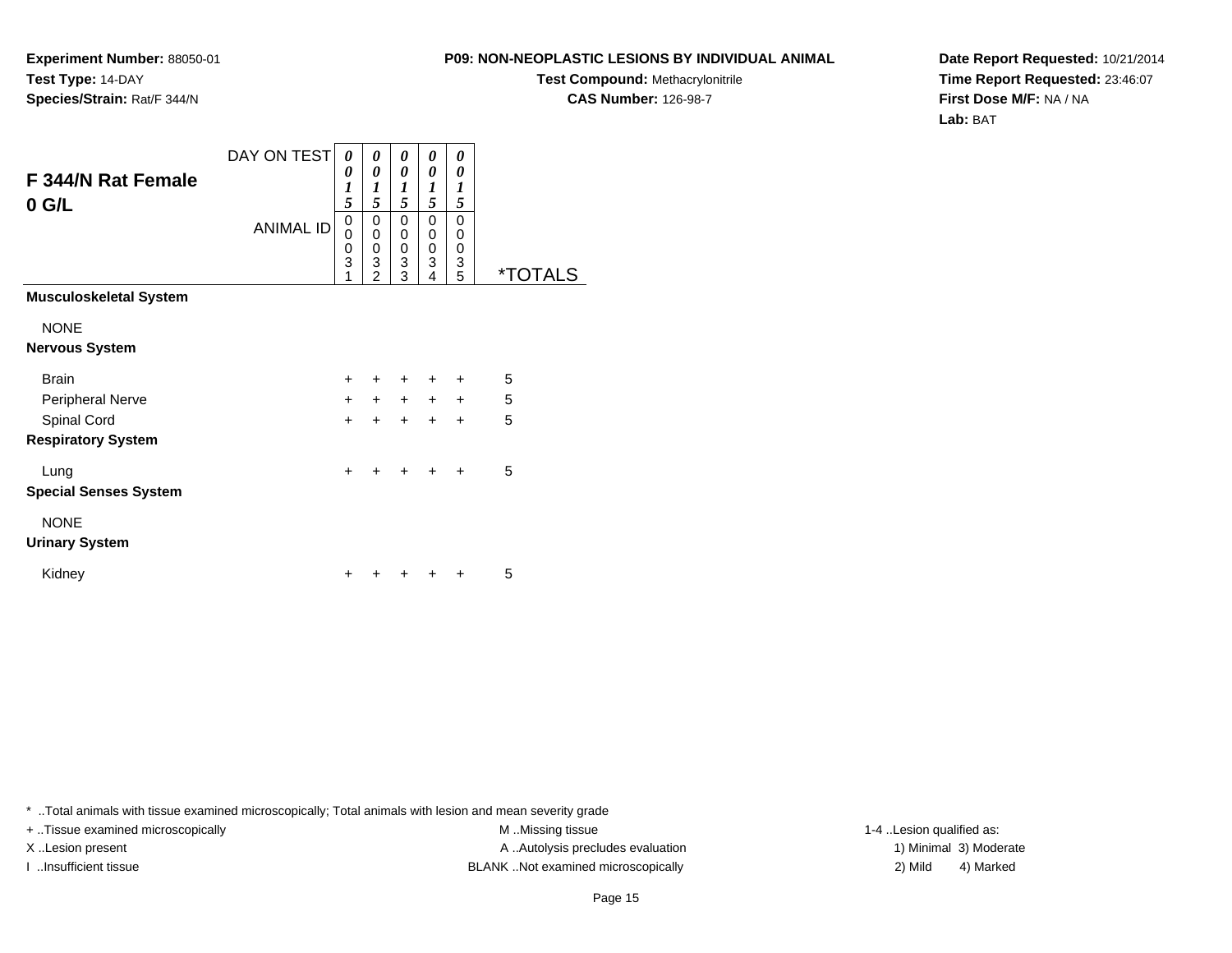# **P09: NON-NEOPLASTIC LESIONS BY INDIVIDUAL ANIMAL**

**Test Compound:** Methacrylonitrile**CAS Number:** 126-98-7

**Date Report Requested:** 10/21/2014**Time Report Requested:** 23:46:07**First Dose M/F:** NA / NA**Lab:** BAT

| F 344/N Rat Female<br>0.3 G/L                | DAY ON TEST      | $\boldsymbol{\theta}$<br>0<br>$\boldsymbol{l}$<br>5              | 0<br>$\boldsymbol{\theta}$<br>$\boldsymbol{l}$ | 0<br>$\boldsymbol{\theta}$<br>$\boldsymbol{l}$         | $\boldsymbol{\theta}$<br>$\boldsymbol{\theta}$<br>$\boldsymbol{l}$<br>5     | 0<br>$\boldsymbol{\theta}$<br>1                       |                       |
|----------------------------------------------|------------------|------------------------------------------------------------------|------------------------------------------------|--------------------------------------------------------|-----------------------------------------------------------------------------|-------------------------------------------------------|-----------------------|
|                                              | <b>ANIMAL ID</b> | $\mathbf 0$<br>$\mathbf 0$<br>$\mathbf 0$<br>3<br>$\overline{6}$ | 5<br>0<br>0<br>$\mathbf 0$<br>$\frac{3}{7}$    | 5<br>$\mathbf 0$<br>$\mathbf 0$<br>$\pmb{0}$<br>3<br>8 | $\mathbf 0$<br>$\mathbf 0$<br>$\mathbf 0$<br>$\ensuremath{\mathsf{3}}$<br>9 | 5<br>$\Omega$<br>0<br>$\mathbf 0$<br>4<br>$\mathbf 0$ | <i><b>*TOTALS</b></i> |
| <b>Alimentary System</b>                     |                  |                                                                  |                                                |                                                        |                                                                             |                                                       |                       |
| <b>NONE</b><br><b>Cardiovascular System</b>  |                  |                                                                  |                                                |                                                        |                                                                             |                                                       |                       |
| <b>NONE</b><br><b>Endocrine System</b>       |                  |                                                                  |                                                |                                                        |                                                                             |                                                       |                       |
| <b>NONE</b><br><b>General Body System</b>    |                  |                                                                  |                                                |                                                        |                                                                             |                                                       |                       |
| <b>NONE</b><br><b>Genital System</b>         |                  |                                                                  |                                                |                                                        |                                                                             |                                                       |                       |
| <b>NONE</b><br><b>Hematopoietic System</b>   |                  |                                                                  |                                                |                                                        |                                                                             |                                                       |                       |
| Thymus<br><b>Integumentary System</b>        |                  | $\ddot{}$                                                        |                                                | + + + +                                                |                                                                             |                                                       | 5                     |
| <b>NONE</b><br><b>Musculoskeletal System</b> |                  |                                                                  |                                                |                                                        |                                                                             |                                                       |                       |
| <b>NONE</b><br><b>Nervous System</b>         |                  |                                                                  |                                                |                                                        |                                                                             |                                                       |                       |
| <b>NONE</b>                                  |                  |                                                                  |                                                |                                                        |                                                                             |                                                       |                       |
|                                              |                  |                                                                  |                                                |                                                        |                                                                             |                                                       |                       |

\* ..Total animals with tissue examined microscopically; Total animals with lesion and mean severity grade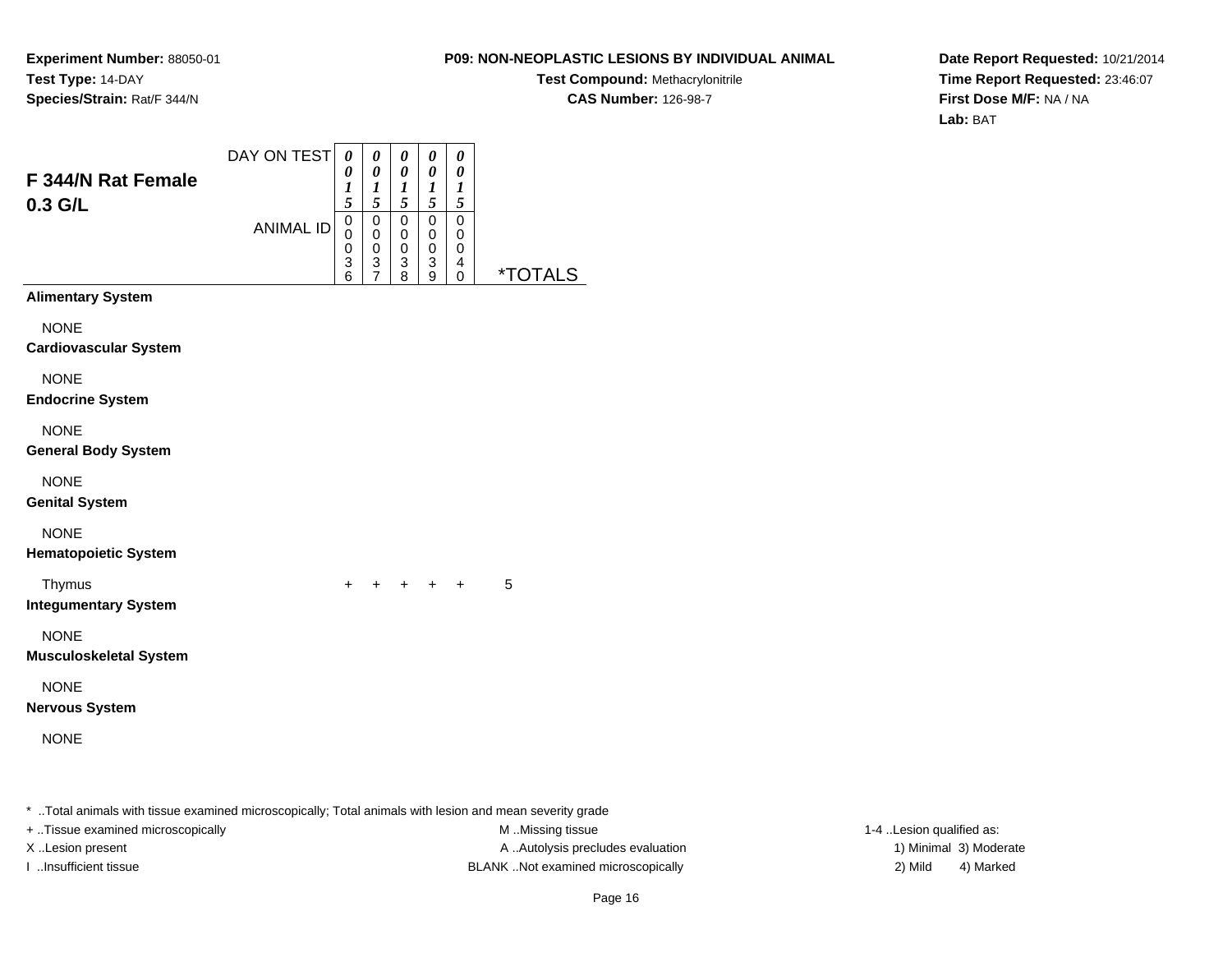# **P09: NON-NEOPLASTIC LESIONS BY INDIVIDUAL ANIMAL**

**Test Compound:** Methacrylonitrile**CAS Number:** 126-98-7

**Date Report Requested:** 10/21/2014**Time Report Requested:** 23:46:07**First Dose M/F:** NA / NA**Lab:** BAT

|                    | DAY ON TEST      | 0  |   | 0 | 0 | 0 |       |
|--------------------|------------------|----|---|---|---|---|-------|
| F 344/N Rat Female |                  | 0  | 0 | 0 | 0 | 0 |       |
| $0.3$ G/L          |                  |    |   |   | 5 |   |       |
|                    | <b>ANIMAL ID</b> | 0  | 0 | O | 0 | 0 |       |
|                    |                  | 0  | 0 | 0 | 0 | 0 |       |
|                    |                  | U  | 0 | 0 | 0 | 0 |       |
|                    |                  | 3  | 3 | 3 | 3 | 4 |       |
|                    |                  | ิค |   | ጸ | 9 | 0 | $*$ T |

**Respiratory System**

NONE

**Special Senses System**

NONE

#### **Urinary System**

NONE

\* ..Total animals with tissue examined microscopically; Total animals with lesion and mean severity grade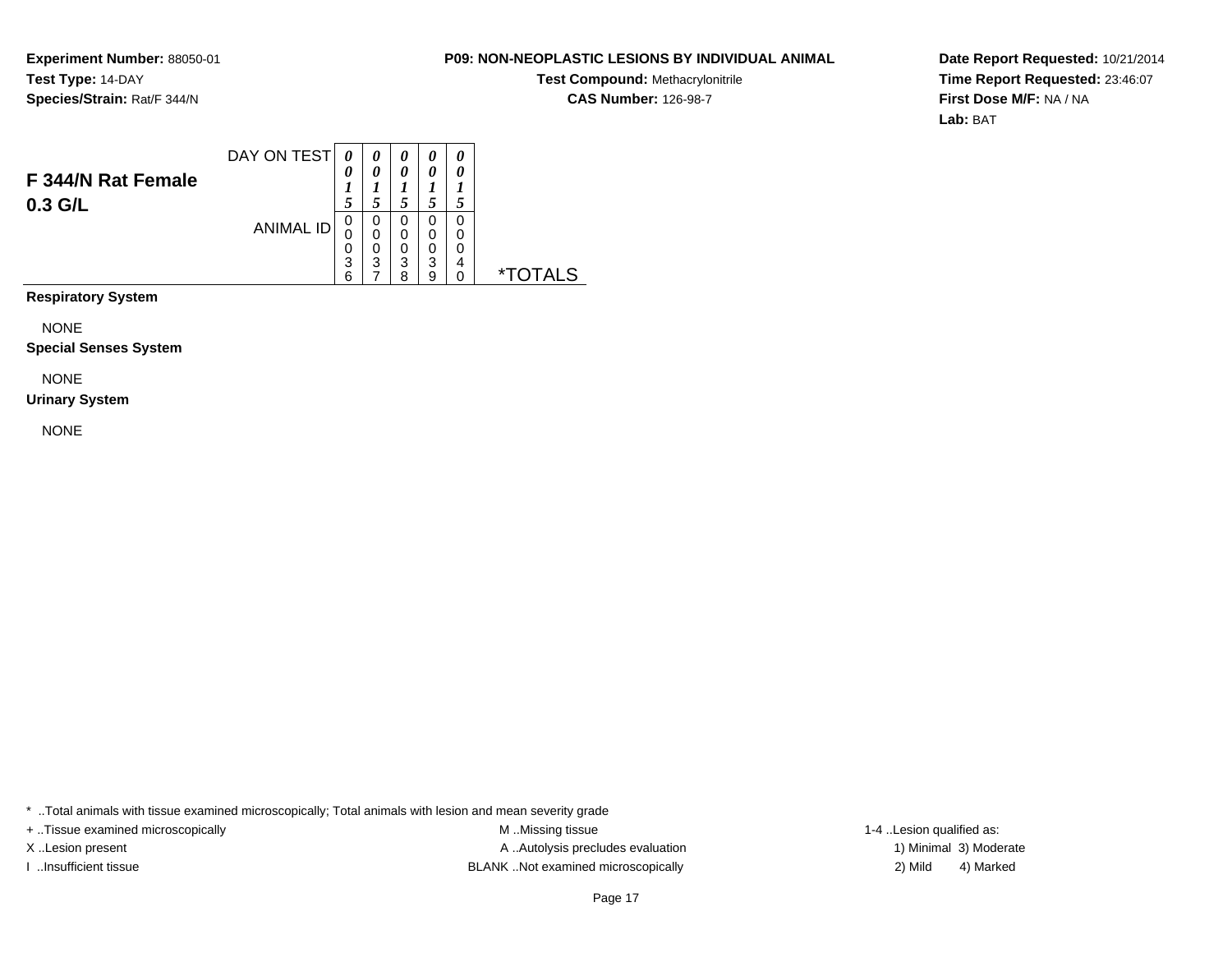# **P09: NON-NEOPLASTIC LESIONS BY INDIVIDUAL ANIMAL**

**Test Compound:** Methacrylonitrile**CAS Number:** 126-98-7

**Date Report Requested:** 10/21/2014**Time Report Requested:** 23:46:07**First Dose M/F:** NA / NA**Lab:** BAT

| F 344/N Rat Female<br>0.6 G/L                | DAY ON TEST      | $\boldsymbol{\theta}$<br>0<br>1<br>5                   | $\pmb{\theta}$<br>$\pmb{\theta}$<br>$\boldsymbol{l}$<br>5    | $\boldsymbol{\theta}$<br>$\pmb{\theta}$<br>$\boldsymbol{l}$<br>$\mathfrak{s}$ | 0<br>$\pmb{\theta}$<br>$\boldsymbol{l}$<br>5 | 0<br>0<br>$\boldsymbol{l}$<br>5 |                       |
|----------------------------------------------|------------------|--------------------------------------------------------|--------------------------------------------------------------|-------------------------------------------------------------------------------|----------------------------------------------|---------------------------------|-----------------------|
|                                              | <b>ANIMAL ID</b> | $\mathbf 0$<br>$\mathbf 0$<br>0<br>$\overline{4}$<br>1 | $\mathbf 0$<br>$\pmb{0}$<br>$\pmb{0}$<br>4<br>$\overline{2}$ | 0<br>$\mathbf 0$<br>$\mathbf 0$<br>4<br>3                                     | $\mathbf 0$<br>$\mathbf 0$<br>0<br>4<br>4    | 0<br>0<br>0<br>4<br>5           | <i><b>*TOTALS</b></i> |
| <b>Alimentary System</b>                     |                  |                                                        |                                                              |                                                                               |                                              |                                 |                       |
| <b>NONE</b><br><b>Cardiovascular System</b>  |                  |                                                        |                                                              |                                                                               |                                              |                                 |                       |
| <b>NONE</b><br><b>Endocrine System</b>       |                  |                                                        |                                                              |                                                                               |                                              |                                 |                       |
| <b>NONE</b><br><b>General Body System</b>    |                  |                                                        |                                                              |                                                                               |                                              |                                 |                       |
| <b>NONE</b><br><b>Genital System</b>         |                  |                                                        |                                                              |                                                                               |                                              |                                 |                       |
| <b>NONE</b><br><b>Hematopoietic System</b>   |                  |                                                        |                                                              |                                                                               |                                              |                                 |                       |
| Thymus<br><b>Integumentary System</b>        |                  | $\ddot{}$                                              |                                                              |                                                                               | + + + +                                      |                                 | 5                     |
| <b>NONE</b><br><b>Musculoskeletal System</b> |                  |                                                        |                                                              |                                                                               |                                              |                                 |                       |
| <b>NONE</b><br><b>Nervous System</b>         |                  |                                                        |                                                              |                                                                               |                                              |                                 |                       |
| <b>NONE</b>                                  |                  |                                                        |                                                              |                                                                               |                                              |                                 |                       |
|                                              |                  |                                                        |                                                              |                                                                               |                                              |                                 |                       |

\* ..Total animals with tissue examined microscopically; Total animals with lesion and mean severity grade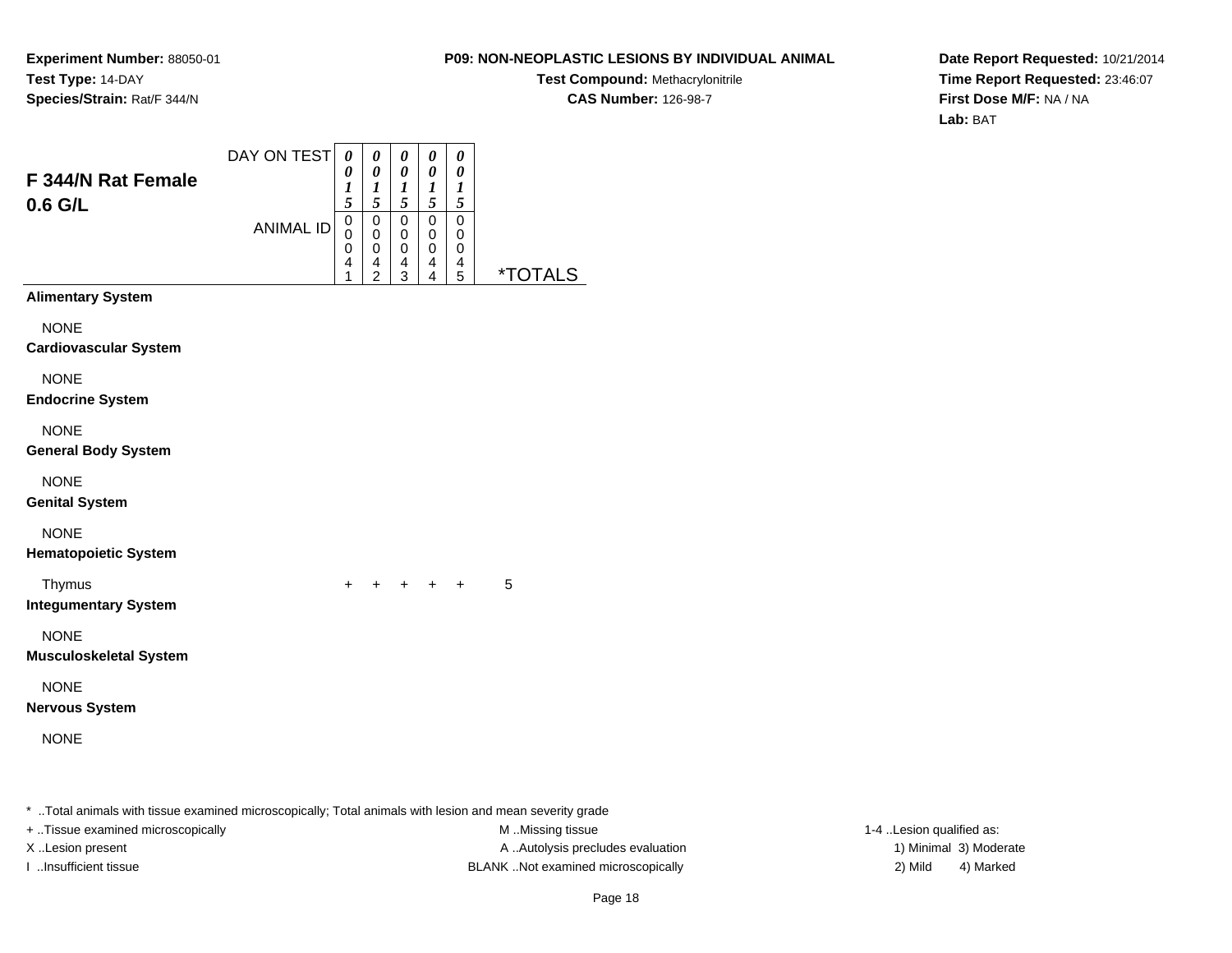### **P09: NON-NEOPLASTIC LESIONS BY INDIVIDUAL ANIMAL**

**Test Compound:** Methacrylonitrile**CAS Number:** 126-98-7

**Date Report Requested:** 10/21/2014**Time Report Requested:** 23:46:07**First Dose M/F:** NA / NA**Lab:** BAT

|                    | DAY ON TEST      | 0      |        | 0      | 0      | 0      |    |
|--------------------|------------------|--------|--------|--------|--------|--------|----|
| F 344/N Rat Female |                  | 0      |        | 0      | 0      | 0      |    |
| $0.6$ G/L          | <b>ANIMAL ID</b> |        |        |        | Ć      |        |    |
|                    |                  | U<br>0 | 0<br>0 | O<br>0 | 0<br>0 | 0<br>0 |    |
|                    |                  | U      |        | 0      | 0      | 0      |    |
|                    |                  | 4      | 4<br>ົ | 4<br>ົ | 4      | 4      | ∗⊤ |
|                    |                  |        |        |        | 4      | 5      |    |

**Respiratory System**

NONE

**Special Senses System**

NONE

#### **Urinary System**

NONE

\* ..Total animals with tissue examined microscopically; Total animals with lesion and mean severity grade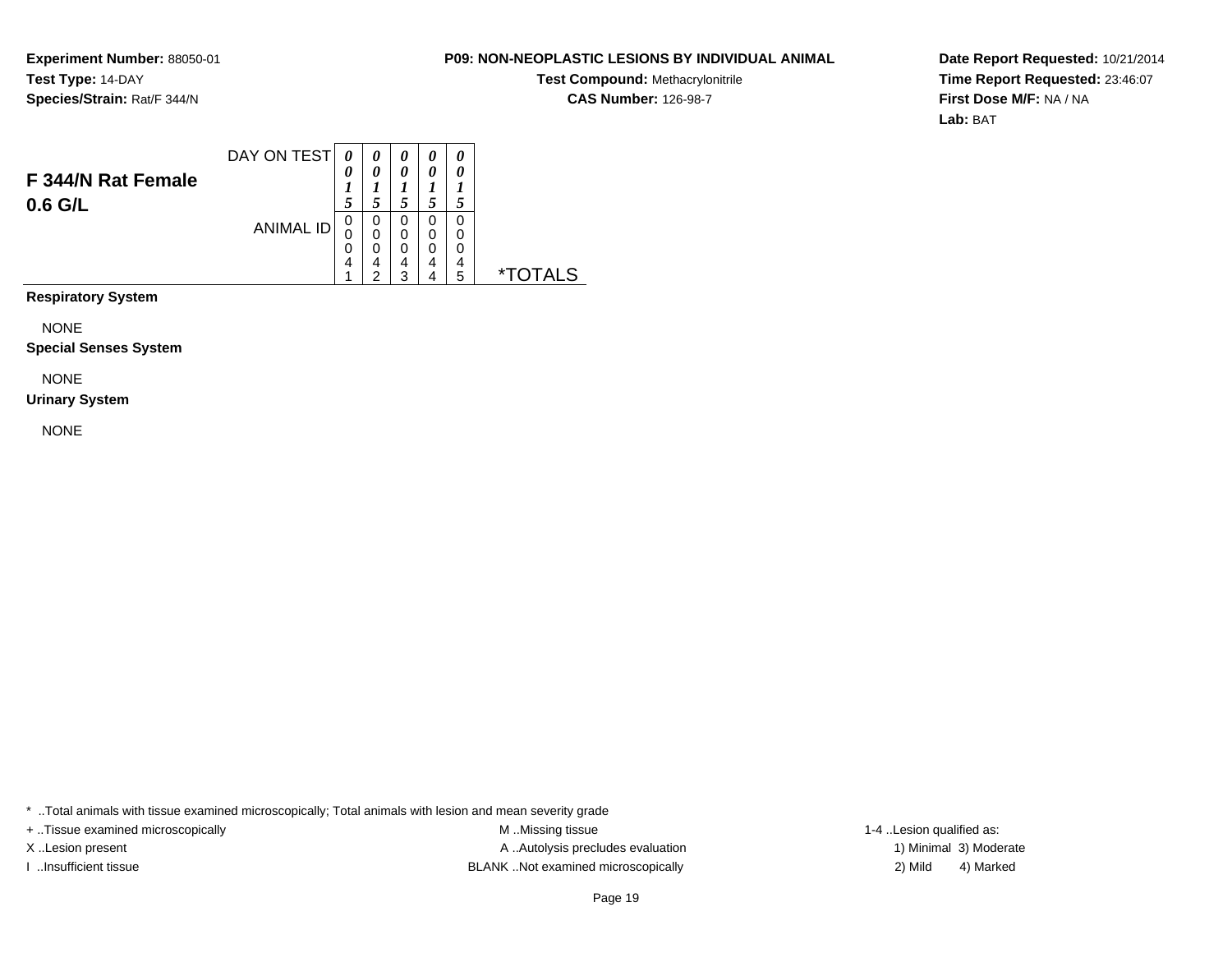# **P09: NON-NEOPLASTIC LESIONS BY INDIVIDUAL ANIMAL**

**Test Compound:** Methacrylonitrile**CAS Number:** 126-98-7

**Date Report Requested:** 10/21/2014**Time Report Requested:** 23:46:07**First Dose M/F:** NA / NA**Lab:** BAT

| F 344/N Rat Female<br>1.2 G/L                | DAY ON TEST<br><b>ANIMAL ID</b> | $\boldsymbol{\theta}$<br>$\pmb{\theta}$<br>$\boldsymbol{l}$<br>5<br>$\mathsf 0$<br>0<br>$\mathsf 0$<br>4<br>6 | $\boldsymbol{\theta}$<br>$\pmb{\theta}$<br>$\boldsymbol{l}$<br>5<br>0<br>0<br>$\mathbf 0$<br>4<br>$\overline{7}$ | 0<br>$\boldsymbol{\theta}$<br>$\boldsymbol{l}$<br>$\sqrt{5}$<br>$\mathbf 0$<br>0<br>$\pmb{0}$<br>4 | 0<br>$\pmb{\theta}$<br>$\boldsymbol{l}$<br>$\sqrt{5}$<br>$\mathbf 0$<br>$\mathbf 0$<br>$\mathbf 0$<br>4 | 0<br>$\boldsymbol{\theta}$<br>$\boldsymbol{l}$<br>$\mathfrak{s}$<br>$\mathbf 0$<br>$\mathbf 0$<br>$\mathbf 0$<br>5<br>$\mathbf 0$ | <i><b>*TOTALS</b></i> |
|----------------------------------------------|---------------------------------|---------------------------------------------------------------------------------------------------------------|------------------------------------------------------------------------------------------------------------------|----------------------------------------------------------------------------------------------------|---------------------------------------------------------------------------------------------------------|-----------------------------------------------------------------------------------------------------------------------------------|-----------------------|
| <b>Alimentary System</b>                     |                                 |                                                                                                               |                                                                                                                  | 8                                                                                                  | 9                                                                                                       |                                                                                                                                   |                       |
| <b>NONE</b><br><b>Cardiovascular System</b>  |                                 |                                                                                                               |                                                                                                                  |                                                                                                    |                                                                                                         |                                                                                                                                   |                       |
| <b>NONE</b><br><b>Endocrine System</b>       |                                 |                                                                                                               |                                                                                                                  |                                                                                                    |                                                                                                         |                                                                                                                                   |                       |
| <b>NONE</b><br><b>General Body System</b>    |                                 |                                                                                                               |                                                                                                                  |                                                                                                    |                                                                                                         |                                                                                                                                   |                       |
| <b>NONE</b><br><b>Genital System</b>         |                                 |                                                                                                               |                                                                                                                  |                                                                                                    |                                                                                                         |                                                                                                                                   |                       |
| <b>NONE</b><br><b>Hematopoietic System</b>   |                                 |                                                                                                               |                                                                                                                  |                                                                                                    |                                                                                                         |                                                                                                                                   |                       |
| Thymus<br><b>Integumentary System</b>        |                                 |                                                                                                               |                                                                                                                  |                                                                                                    | + + + + +                                                                                               |                                                                                                                                   | 5                     |
| <b>NONE</b><br><b>Musculoskeletal System</b> |                                 |                                                                                                               |                                                                                                                  |                                                                                                    |                                                                                                         |                                                                                                                                   |                       |
| <b>NONE</b><br><b>Nervous System</b>         |                                 |                                                                                                               |                                                                                                                  |                                                                                                    |                                                                                                         |                                                                                                                                   |                       |
| <b>NONE</b>                                  |                                 |                                                                                                               |                                                                                                                  |                                                                                                    |                                                                                                         |                                                                                                                                   |                       |
|                                              |                                 |                                                                                                               |                                                                                                                  |                                                                                                    |                                                                                                         |                                                                                                                                   |                       |

\* ..Total animals with tissue examined microscopically; Total animals with lesion and mean severity grade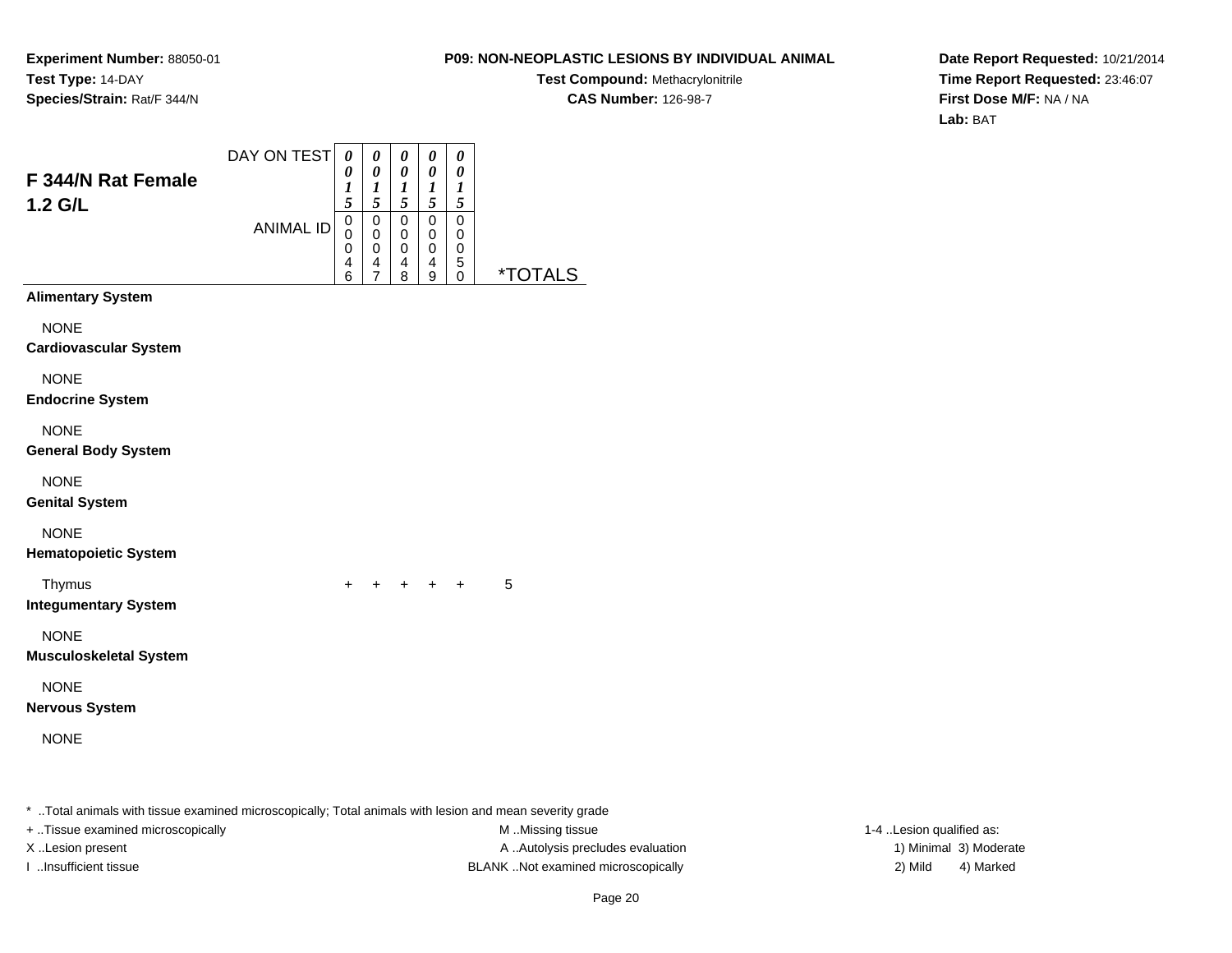# **P09: NON-NEOPLASTIC LESIONS BY INDIVIDUAL ANIMAL**

**Test Compound:** Methacrylonitrile**CAS Number:** 126-98-7

**Date Report Requested:** 10/21/2014**Time Report Requested:** 23:46:07**First Dose M/F:** NA / NA**Lab:** BAT

|                    | DAY ON TEST      | $\boldsymbol{\theta}$ |        | 0      | 0           | 0      |         |
|--------------------|------------------|-----------------------|--------|--------|-------------|--------|---------|
| F 344/N Rat Female |                  | 0                     | 0      | 0      | 0           | 0      |         |
| 1.2 G/L            | <b>ANIMAL ID</b> | U<br>U                | 0<br>0 | O<br>0 | 5<br>0<br>0 | 0<br>0 |         |
|                    |                  | U<br>4                | 4      | 0<br>4 | 0<br>4      | 0<br>5 |         |
|                    |                  | 6                     |        | 8      | 9           | 0      | $\star$ |

**Respiratory System**

NONE

**Special Senses System**

NONE

#### **Urinary System**

NONE

\* ..Total animals with tissue examined microscopically; Total animals with lesion and mean severity grade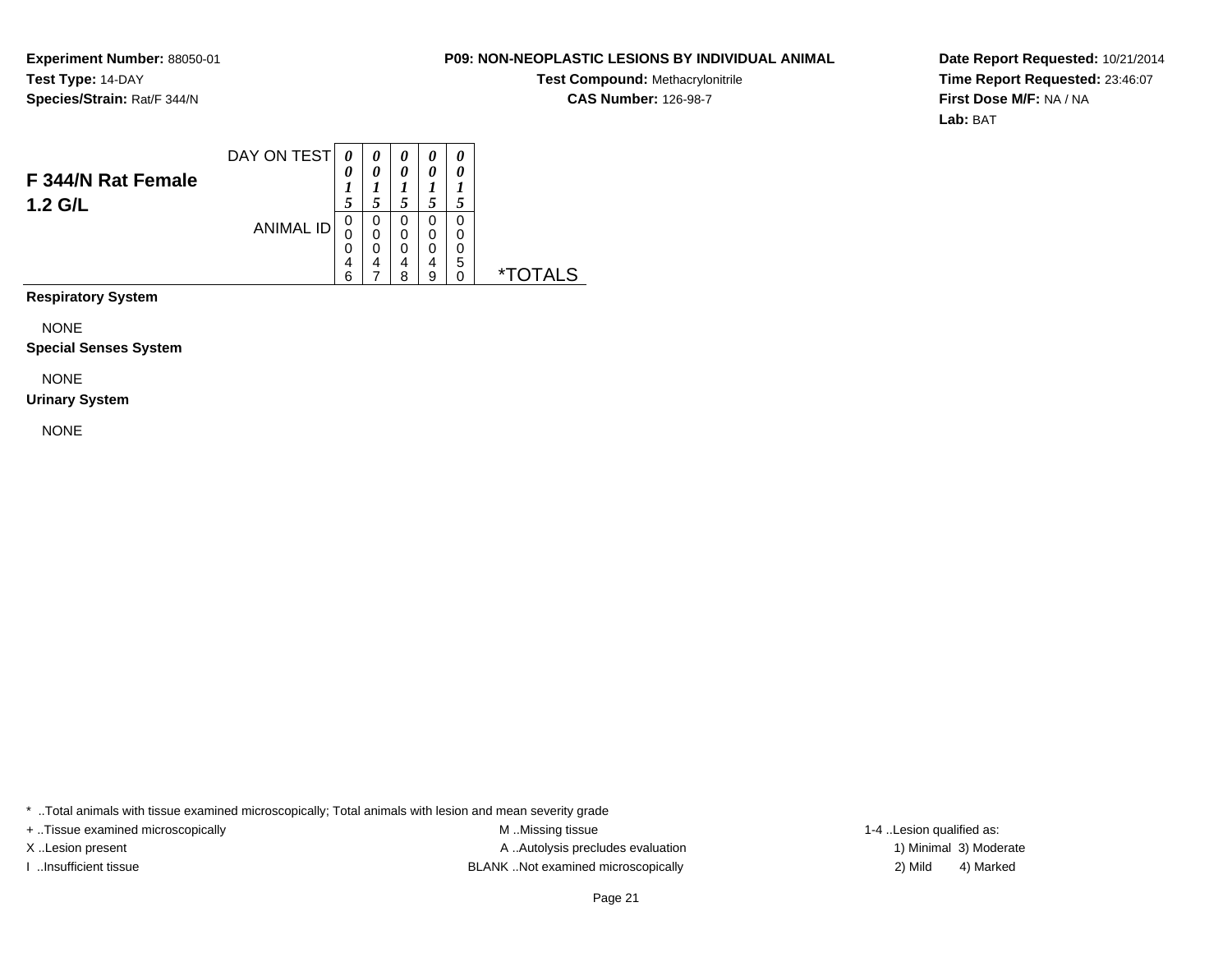# **P09: NON-NEOPLASTIC LESIONS BY INDIVIDUAL ANIMAL**

**Test Compound:** Methacrylonitrile**CAS Number:** 126-98-7

**Date Report Requested:** 10/21/2014**Time Report Requested:** 23:46:07**First Dose M/F:** NA / NA**Lab:** BAT

| F 344/N Rat Female<br>2.4 G/L                | DAY ON TEST      | $\boldsymbol{\theta}$<br>0<br>1<br>5 | $\pmb{\theta}$<br>$\boldsymbol{\theta}$<br>$\boldsymbol{l}$<br>5 | 0<br>$\boldsymbol{\theta}$<br>$\boldsymbol{l}$<br>$\sqrt{5}$ | 0<br>$\boldsymbol{\theta}$<br>1<br>5         | 0<br>0<br>1<br>$\sqrt{5}$     |         |
|----------------------------------------------|------------------|--------------------------------------|------------------------------------------------------------------|--------------------------------------------------------------|----------------------------------------------|-------------------------------|---------|
|                                              | <b>ANIMAL ID</b> | 0<br>0<br>0<br>5<br>1                | $\mathsf 0$<br>$\pmb{0}$<br>$\mathbf 0$<br>$\frac{5}{2}$         | $\pmb{0}$<br>$\pmb{0}$<br>$\pmb{0}$<br>$\sqrt{5}$<br>3       | $\mathbf 0$<br>0<br>0<br>5<br>$\overline{4}$ | $\pmb{0}$<br>0<br>0<br>5<br>5 | *TOTALS |
| <b>Alimentary System</b>                     |                  |                                      |                                                                  |                                                              |                                              |                               |         |
| <b>NONE</b><br><b>Cardiovascular System</b>  |                  |                                      |                                                                  |                                                              |                                              |                               |         |
| <b>NONE</b><br><b>Endocrine System</b>       |                  |                                      |                                                                  |                                                              |                                              |                               |         |
| <b>NONE</b><br><b>General Body System</b>    |                  |                                      |                                                                  |                                                              |                                              |                               |         |
| <b>NONE</b><br><b>Genital System</b>         |                  |                                      |                                                                  |                                                              |                                              |                               |         |
| <b>NONE</b><br><b>Hematopoietic System</b>   |                  |                                      |                                                                  |                                                              |                                              |                               |         |
| Thymus<br><b>Integumentary System</b>        |                  | $\ddot{}$                            |                                                                  |                                                              | $+$ $+$ $+$                                  | $\ddot{}$                     | 5       |
| <b>NONE</b><br><b>Musculoskeletal System</b> |                  |                                      |                                                                  |                                                              |                                              |                               |         |
| <b>NONE</b><br><b>Nervous System</b>         |                  |                                      |                                                                  |                                                              |                                              |                               |         |
| <b>NONE</b>                                  |                  |                                      |                                                                  |                                                              |                                              |                               |         |
|                                              |                  |                                      |                                                                  |                                                              |                                              |                               |         |

\* ..Total animals with tissue examined microscopically; Total animals with lesion and mean severity grade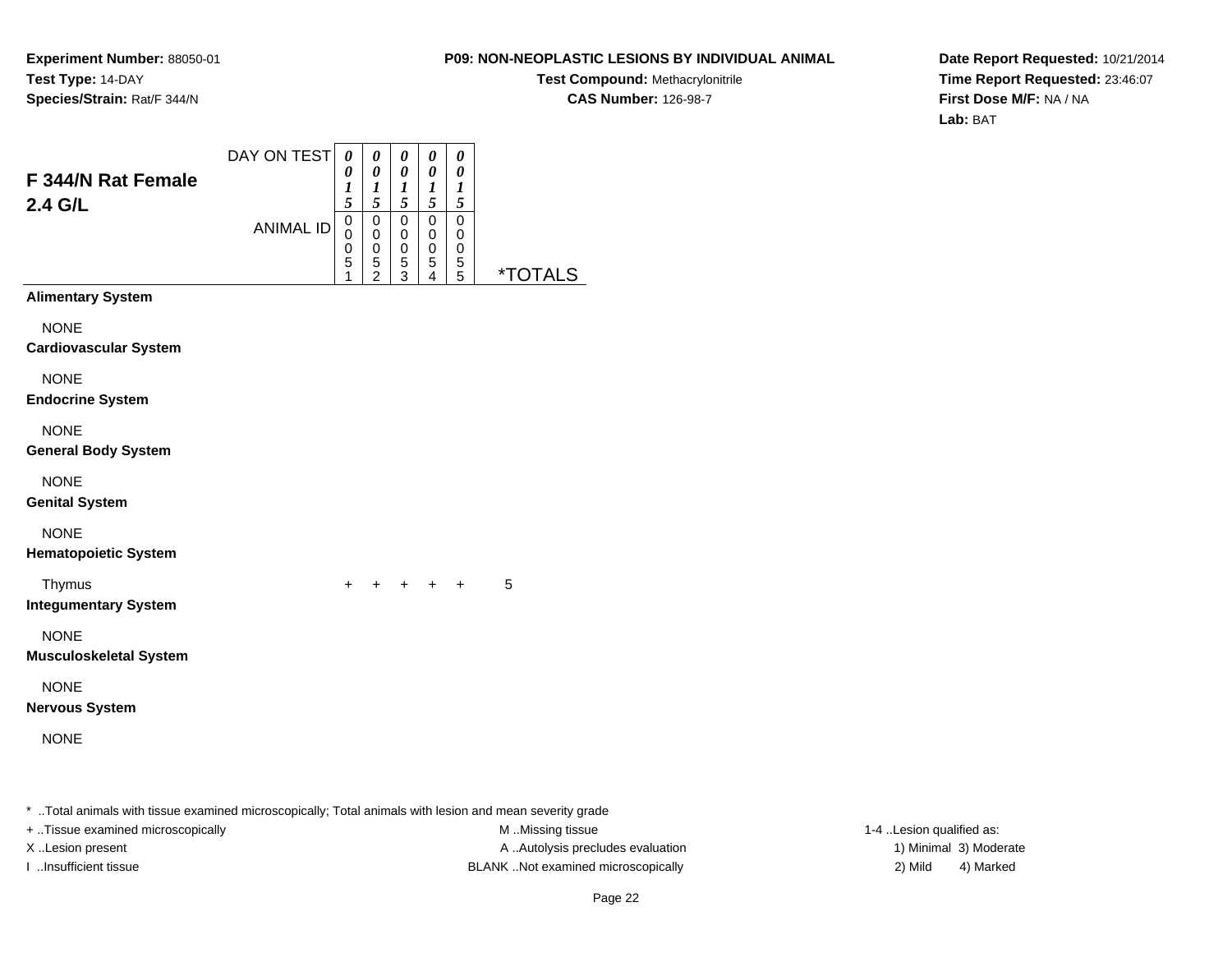# **P09: NON-NEOPLASTIC LESIONS BY INDIVIDUAL ANIMAL**

**Test Compound:** Methacrylonitrile**CAS Number:** 126-98-7

**Date Report Requested:** 10/21/2014**Time Report Requested:** 23:46:07**First Dose M/F:** NA / NA**Lab:** BAT

|                               | DAY ON TEST      | 0           |             | 0           | 0           | 0           |    |
|-------------------------------|------------------|-------------|-------------|-------------|-------------|-------------|----|
| F 344/N Rat Female<br>2.4 G/L |                  | 0           |             | 0<br>C      | 0<br>5      | 0           |    |
|                               | <b>ANIMAL ID</b> | 0<br>0<br>0 | 0<br>0<br>O | 0<br>0<br>0 | 0<br>0<br>0 | 0<br>0<br>0 |    |
|                               |                  | 5           | 5<br>$\sim$ | 5<br>ົ      | 5<br>4      | 5<br>5      | *" |

**Respiratory System**

NONE

**Special Senses System**

NONE

#### **Urinary System**

NONE

\* ..Total animals with tissue examined microscopically; Total animals with lesion and mean severity grade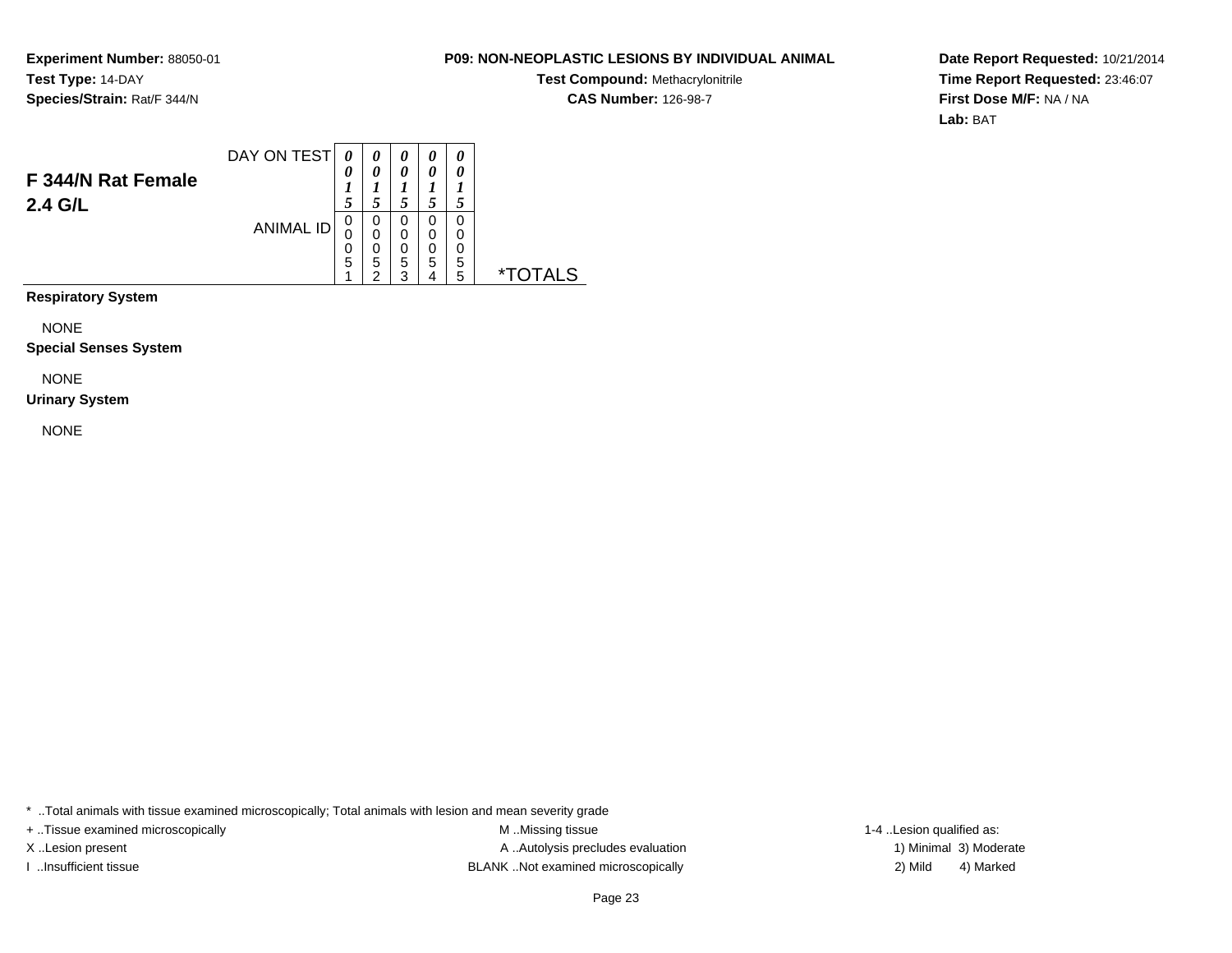**Experiment Number:** 88050-01**Test Type:** 14-DAY**Species/Strain:** Rat/F 344/N

**Test Compound:** Methacrylonitrile**CAS Number:** 126-98-7

**Date Report Requested:** 10/21/2014**Time Report Requested:** 23:46:07**First Dose M/F:** NA / NA**Lab:** BAT

|                              | DAY ON TEST      | 0           | $\boldsymbol{\theta}$                  | 0                                       |                                           |                                     |                       |   |     |
|------------------------------|------------------|-------------|----------------------------------------|-----------------------------------------|-------------------------------------------|-------------------------------------|-----------------------|---|-----|
| F 344/N Rat Female           |                  | 0<br>1<br>5 | 0<br>1<br>5                            | $\pmb{\theta}$<br>$\boldsymbol{l}$<br>5 | 0<br>1<br>5                               | 0<br>1<br>5                         |                       |   |     |
| 4.8 G/L                      | <b>ANIMAL ID</b> |             | $\mathbf 0$<br>0<br>0<br>$\frac{5}{7}$ | 0<br>0<br>0<br>5<br>8                   | $\mathbf 0$<br>0<br>$\mathbf 0$<br>5<br>9 | $\Omega$<br>0<br>0<br>6<br>$\Omega$ | <i><b>*TOTALS</b></i> |   |     |
| <b>Alimentary System</b>     |                  |             |                                        |                                         |                                           |                                     |                       |   |     |
| Intestine Small, Duodenum    |                  | +           | +                                      | +                                       | $\ddot{}$                                 | $\ddot{}$                           | 5                     |   |     |
| Liver                        |                  | $+$         | $+$                                    | $+$                                     | $+$                                       | $\ddot{}$                           | 5                     |   |     |
| Stomach, Forestomach         |                  | $+$         | $+$                                    | $+$                                     |                                           | $+$ $+$                             | 5                     |   |     |
| Stomach, Glandular           |                  | $+$         | $\ddot{}$                              | $+$                                     | $+$                                       | $\ddot{}$                           | 5                     |   |     |
| <b>Cardiovascular System</b> |                  |             |                                        |                                         |                                           |                                     |                       |   |     |
| <b>NONE</b>                  |                  |             |                                        |                                         |                                           |                                     |                       |   |     |
| <b>Endocrine System</b>      |                  |             |                                        |                                         |                                           |                                     |                       |   |     |
| <b>Adrenal Cortex</b>        |                  | $\pm$       | +                                      | $\ddot{}$                               | $\ddot{}$                                 | $\pm$                               | 5                     |   |     |
| Adrenal Medulla              |                  | $\ddot{}$   |                                        | $+$                                     | $+$                                       | $\ddot{}$                           | 5                     |   |     |
| <b>General Body System</b>   |                  |             |                                        |                                         |                                           |                                     |                       |   |     |
| <b>NONE</b>                  |                  |             |                                        |                                         |                                           |                                     |                       |   |     |
| <b>Genital System</b>        |                  |             |                                        |                                         |                                           |                                     |                       |   |     |
| <b>NONE</b>                  |                  |             |                                        |                                         |                                           |                                     |                       |   |     |
| <b>Hematopoietic System</b>  |                  |             |                                        |                                         |                                           |                                     |                       |   |     |
| Spleen                       |                  | $\pm$       | ÷                                      | $\ddot{}$                               | $\ddot{}$                                 | $\ddot{}$                           | 5                     |   |     |
| Thymus                       |                  | $+$         | $+$                                    | $+$                                     | $\ddot{}$                                 | $\ddot{}$                           | 5                     |   |     |
| Atrophy                      |                  |             |                                        |                                         | 3                                         |                                     |                       | 1 | 3.0 |
| <b>Integumentary System</b>  |                  |             |                                        |                                         |                                           |                                     |                       |   |     |

\* ..Total animals with tissue examined microscopically; Total animals with lesion and mean severity grade